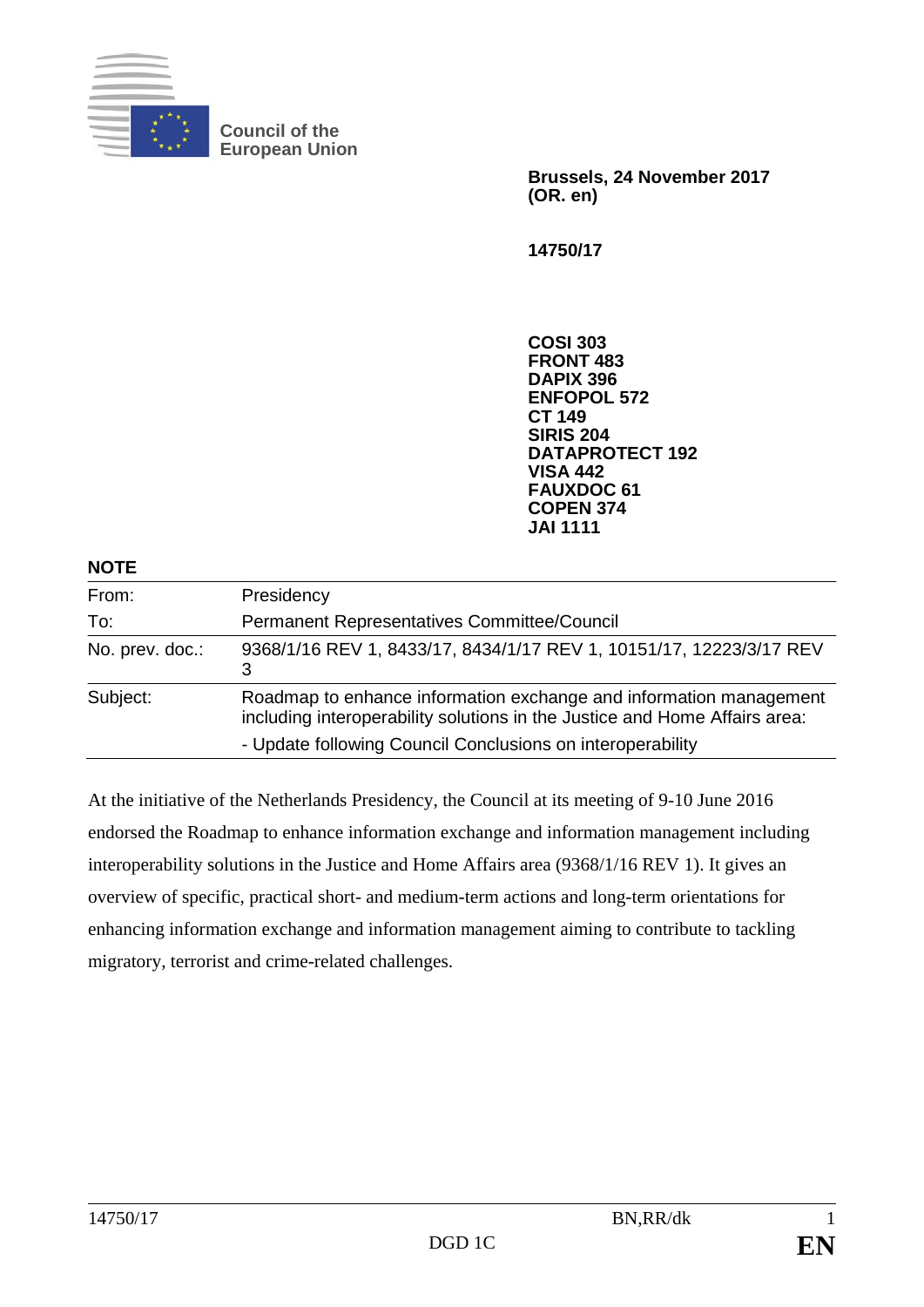#### **1. Update of the Roadmap**

In its Conclusions on the way forward to improve information exchange and ensure the interoperability of EU information systems of 8 June 2017, the Council invited the Presidency to **update the Roadmap** as a comprehensive tool within the Council, incorporating the recommendations of the High-Level Expert Group on Information Systems and Interoperability in line with these Conclusions, the actions of the updated Information Management Strategy (IMS) for EU internal security, and all other relevant actions contributing to the guidance, implementation and monitoring of various activities aimed at improving information management and the interoperability of EU information systems in the area of Justice and Home Affairs with a coherent approach seeking synergy and avoiding overlaps.

The Presidency has therefore prepared a proposal to update the Roadmap in line with the aforementioned Council Conclusions along the following lines:

- the recommendations of the High-Level Expert Group and some elements of the related Council Conclusions have been added either as new actions or as sub-actions of the existing ones;
- in the light of the recent developments, some related actions or sub-actions have been updated and subsumed under the same action;
- following the aforementioned changes, the structure of the document was slightly updated to reflect all the actions in a structured manner;
- the actions that can be considered completed have been moved to Chapter 5 containing the list of the completed actions (no actions have been removed).

An overview of corresponding actions in the IMS action list is added as an Annex to the Roadmap. As the IMS action list is due to be updated in the coming weeks, the new actions should also be reflected in the Roadmap in the future.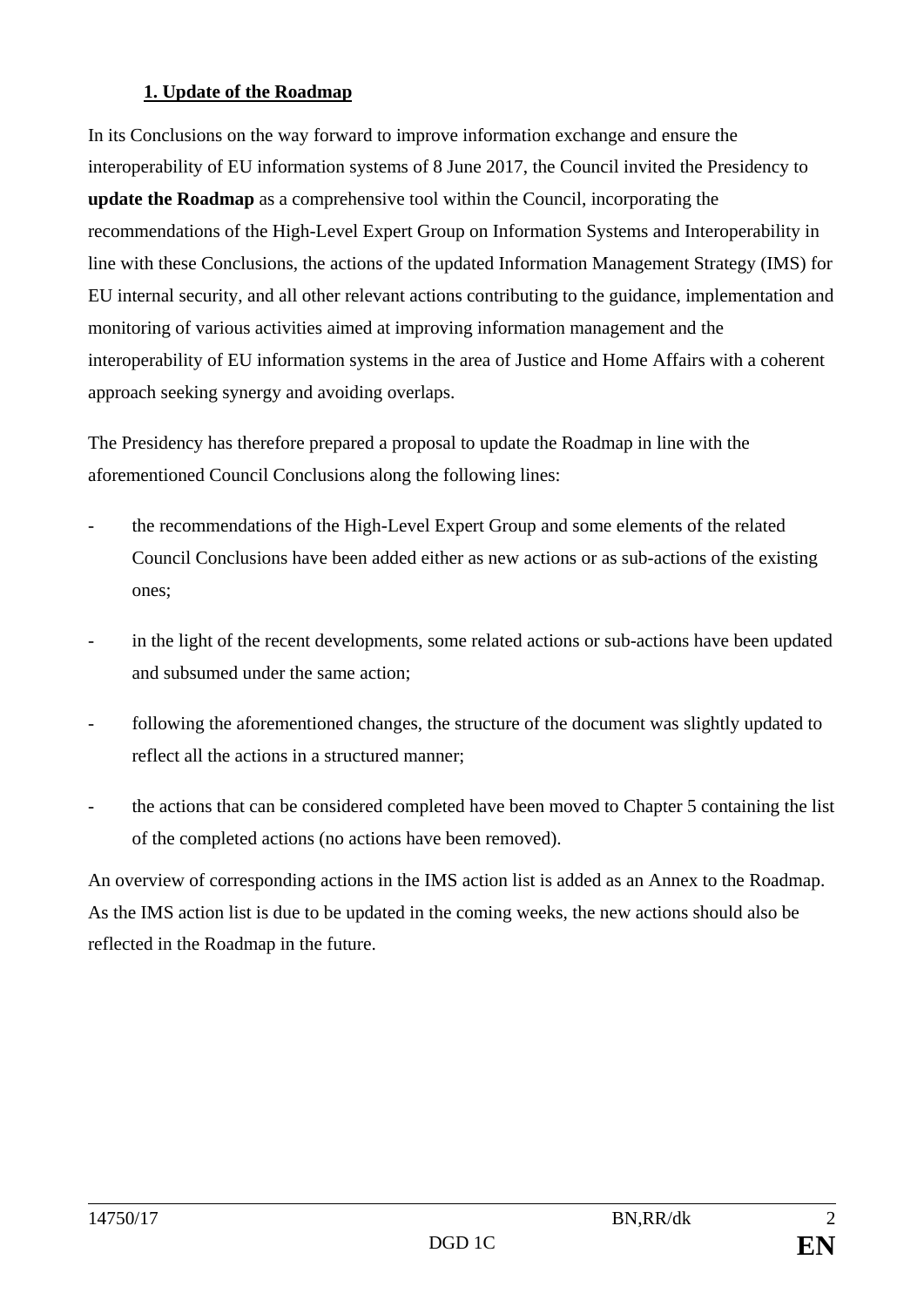#### **2. Implementation of the Roadmap**

Two comprehensive implementation reports of the Roadmap have been submitted to the Council so far (13554/1/16 REV 1 at its meeting on 18 November 2016 and 8433/17 at its meeting on 8 June 2017) with comments regarding the implementation of each action.

In line with the general principles set out in the Roadmap, the comprehensive overview of the progress made should be carried out by COSI once per year. Therefore, at this stage the Presidency would like to only focus on the most important activities carried out since the last implementation report.

### a) Analysis of the EU information architecture in the JHA area, and the report of the High-Level Expert Group on Information Systems and Interoperability

The Roadmap outlined that the analysis of the gaps and needs of the EU information architecture in the JHA area was necessary. By decision C/2016/3780 of 17 June 2016, the Commission set up a High-Level Expert Group on information systems and interoperability with an aim to identify and address shortcomings and information gaps caused by the complexity and fragmentations of information systems at the European level. It brought together the high-level representatives of the European Commission, Member States, Schengen Associated Countries, the relevant EU agencies, the Counter-Terrorism Coordinator, and the General Secretariat of Council and the European Parliament Committee on Civil Liberties, Justice and Home Affairs as observers.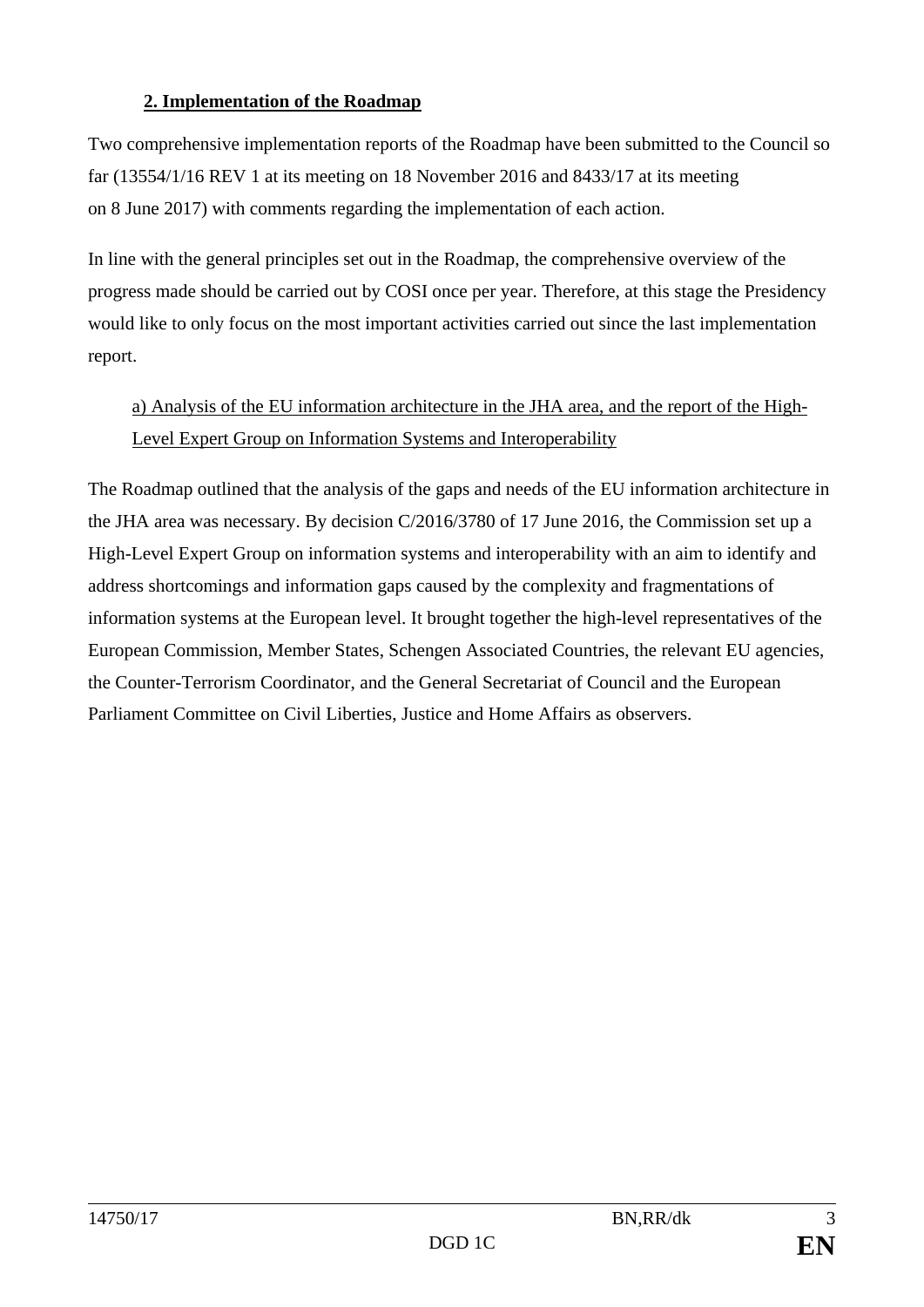The High-Level Expert Group published its final report on 11 May 2017 (8434/1/17 REV 1). It included a number of specific recommendations and concluded that it is necessary and technically feasible to work towards three instruments for interoperability: a European Search Portal (ESP), a shared Biometric Matching Service (BMS) and a Common Identity Repository (CIR). The Council in its Conclusions of 8 June 2017 welcomed the recommendations by the Group and invited the Commission to present a legislative proposal on interoperability, which is currently expected on 12 December 2017. The aim would be to achieve interoperability of EU JHA information systems by 2020.

The relevant recommendations of the High-Level Expert Group have been incorporated in the updated Roadmap set out in the Annex.

### b) Pursuing interoperability solutions and the work of the DAPIX: Friends of the Presidency on interoperability of EU information systems

The Roadmap also outlined that interoperability solutions need to be pursued. As mentioned above, the High-Level Expert Group provided recommendations in relation to three instruments for interoperability: ESP, shared BMS and CIR. The feasibility studies in relation to these three elements have either been concluded or are about to be concluded and will feed into the legislative proposal on interoperability. The Commission presented the content of those feasibility studies at two dedicated expert meetings on 27 July 2017 and 6 October 2017 as well as at the meetings of DAPIX: Friends of the Presidency on interoperability of EU information systems.

The DAPIX: Friends of the Presidency on interoperability of EU information systems format was set up by COSI at its meeting on 20 June 2017 on the basis of the note 10261/17 with the aim to mainly discuss the outcome of the aforementioned feasibility studies on various aspects of interoperability, to feed into the preparatory work by the Commission for the interoperability proposal and to update the Roadmap. The group met on 26 July 2017, 22 September 2017, 5 and 27 October 2017 to carry out those tasks. It also held a comprehensive discussion on the law enforcement access to EU information systems in the JHA area, and Member States' feedback in relation to this issue was collected on the basis of the Presidency note 12258/17.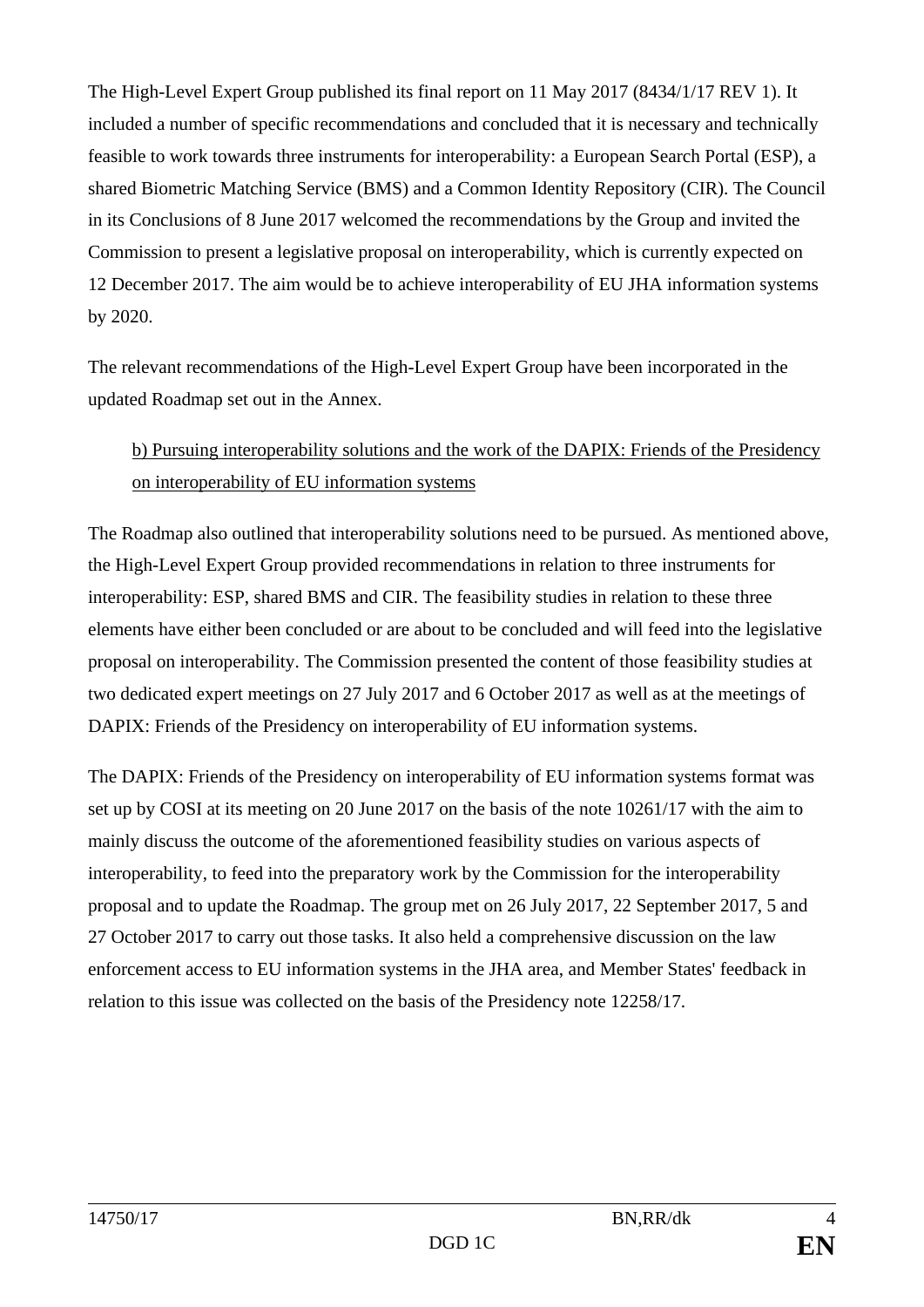#### c) Improving existing information systems and creating new systems in the JHA area

The Roadmap also contains multiple references to the need for legislative improvements in relation to the existing information systems and for creating new systems in the JHA area. As regards the existing SIS and Eurodac information systems, important progress has been achieved on the related legislative proposals: the trilogues on the three SIS proposals are expected to start in the near future and the trilogues on Eurodac are ongoing. The new legislative proposal on VIS is expected to be presented in June 2018.

As regards the new information systems, the co-legislators have already reached an agreement on the Entry/Exit System, the implementation of which should be completed in 2020. The trilogues on ETIAS are ongoing, and the system should be implemented in 2021.

\*\*\*\*\*

The Standing Committee on Operational Cooperation on Internal Security (COSI) at its meeting on 21 November 2017 endorsed the proposal to update the Roadmap set out in the Annex and the overview of the implementation thereof as set out above, and agreed to submit it to COREPER and the Council for endorsement.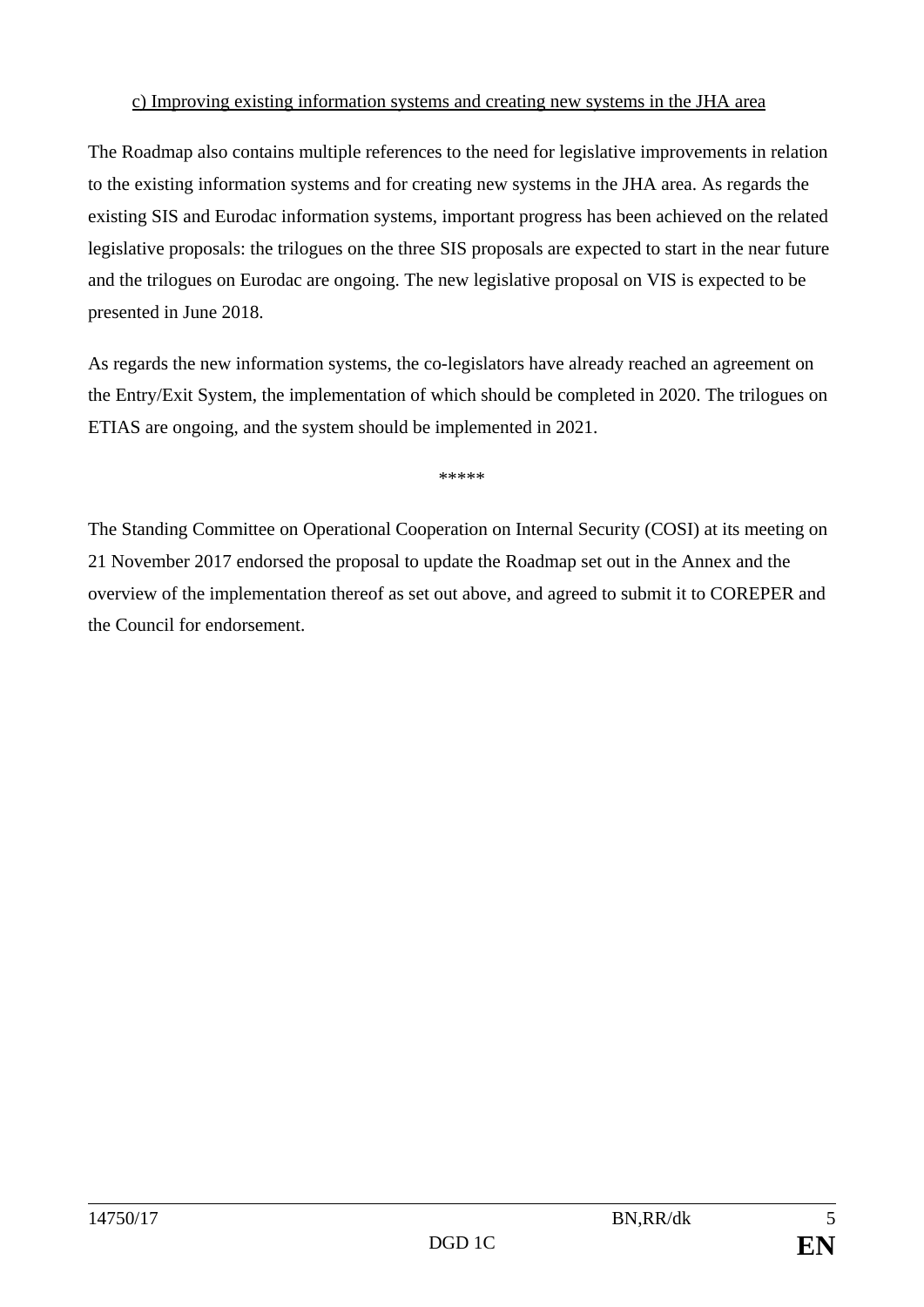#### **ROADMAP TO ENHANCE INFORMATION EXCHANGE AND INFORMATION MANAGEMENT INCLUDING INTEROPERABILITY SOLUTIONS IN THE JUSTICE AND HOME AFFAIRS AREA**

#### **CHAPTER 2A: HORIZONTAL ACTIONS AIMED AT IMPROVING INFORMATION MANAGEMENT AND INTEROPERABILITY SOLUTIONS IN THE AREA OF JUSTICE AND HOME AFFAIRS**

#### **Theme 1: Better information management, interoperability and access to information**

| No.<br>No. of<br>initial<br>action) | <b>Objective</b>                                                                                                                                                                                      | <b>Action</b>                                                                                                                                                                                                                                                                                                                                                                                                                                                                                                                                                                                                                                                                                                                                                                                                                                                                                                                                                                                                                                                          | <b>Primary</b><br><b>Responsible</b><br><b>Party/Parties</b> | <b>Stake-holders</b>                                                                                       | <b>Timetable</b>                                                                        | <b>Monitoring</b> |
|-------------------------------------|-------------------------------------------------------------------------------------------------------------------------------------------------------------------------------------------------------|------------------------------------------------------------------------------------------------------------------------------------------------------------------------------------------------------------------------------------------------------------------------------------------------------------------------------------------------------------------------------------------------------------------------------------------------------------------------------------------------------------------------------------------------------------------------------------------------------------------------------------------------------------------------------------------------------------------------------------------------------------------------------------------------------------------------------------------------------------------------------------------------------------------------------------------------------------------------------------------------------------------------------------------------------------------------|--------------------------------------------------------------|------------------------------------------------------------------------------------------------------------|-----------------------------------------------------------------------------------------|-------------------|
| 1(4)                                | Improve<br>information<br>management by<br>pursuing three<br>interoperability<br>solutions as<br>identified by the<br>High-Level<br>Expert Group on<br>information<br>systems and<br>interoperability | A) Work towards a European search portal capable of searching in<br>parallel all relevant EU systems in the areas of border, security and<br>asylum. The possibility of access to Europol data through the<br>European search portal should also be examined together with<br>Europol, and it should be explored, in consultation with Interpol,<br>whether Interpol's databases could be accessed through a European<br>search portal and, if so, which databases and under what conditions.<br>B) Explore the future implementation of a shared biometric<br>matching service for all types of biometric data and analyse its use<br>for the purpose of flagging the existence of biometric data from<br>other systems, including the analysis, together with Europol, of<br>how such a shared biometric matching service could also be used to<br>cross-check Europol data.<br>C) Explore the future establishment of a common identity<br>repository, including examining, together with Europol, the<br>possibility of including Europol data in such repository. | A) Commission<br>B) Commission<br>C) Commission              | eu-LISA<br>Europol<br>Eurojust<br>Frontex<br>Interpol<br><b>EDPS</b><br><b>FRA</b><br><b>Member States</b> | Legislative<br>proposal expected<br>on 12 December<br>2017<br>Implementation<br>by 2020 | COSI              |

**ANNEX**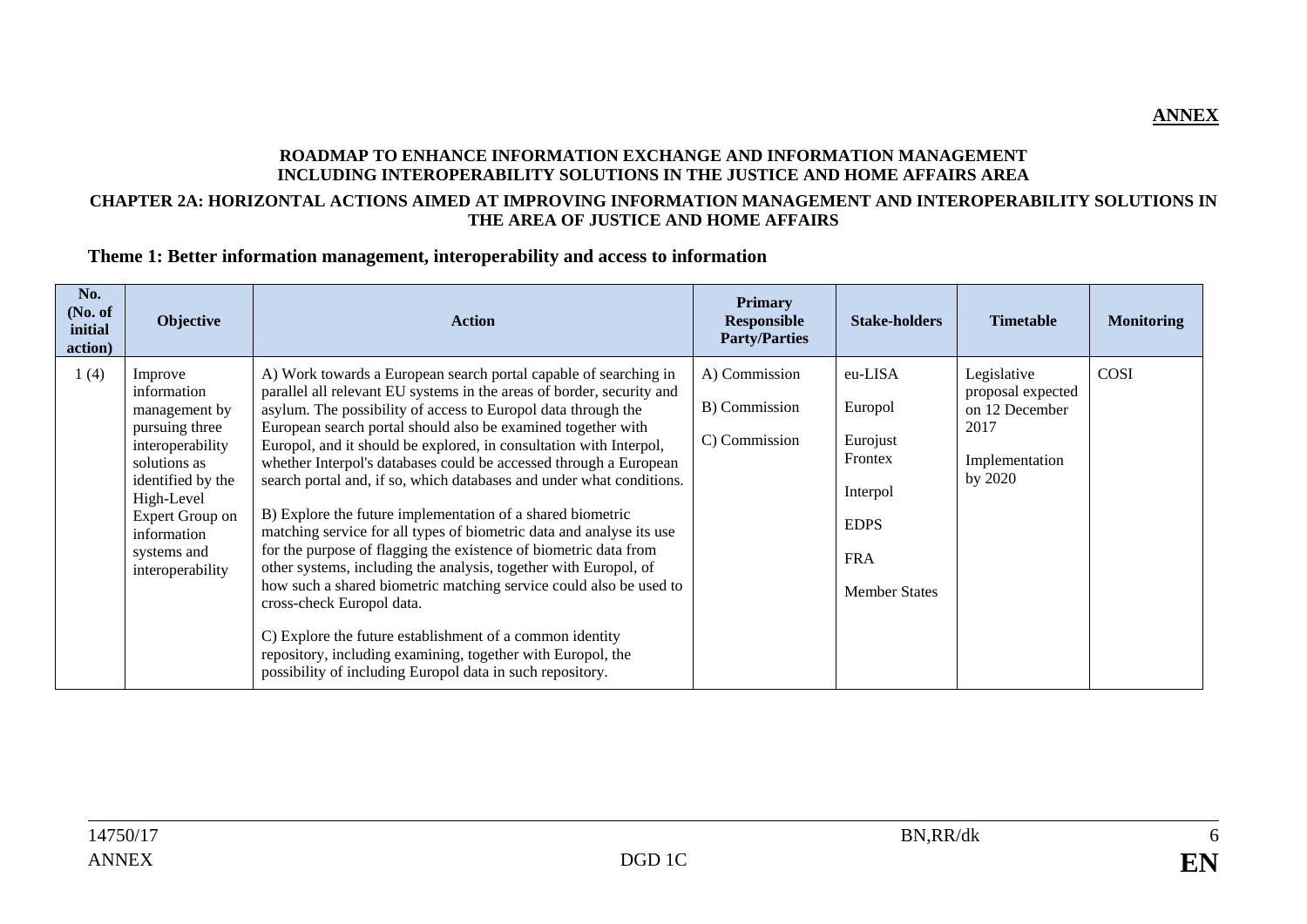| 2(5) | Pursue other<br>aspects of<br>interoperability<br>and<br>interoperability<br>with other<br>systems or<br>information<br>exchange<br>mechanisms | A) Establish a Universal Messaging Format (UMF) governance at<br>EU level, enabling a structured decision-making process and<br>change management mechanism. eu-LISA is to invest in the<br>creation of 'translators' between $UMF$ and $SIS/VIS1$ and possibly<br>Eurodac (subject to outcome of Action 38) as well as to ensure the<br>compatibility of UMF with the future systems, including with the<br>Entry/Exit System (see Action 32) and with ETIAS (see Action 34).<br>B) Continue to develop the import control system and undertake a<br>feasibility study to further explore the technical, operational and<br>legal aspects of interoperability of the security and border<br>management systems with customs systems. | A) Commission,<br>eu-LISA<br>B) Commission | Europol<br>Eurojust<br>Frontex<br>Interpol<br>eu-LISA<br><b>Member States</b><br><b>CCWP</b><br><b>Working Party</b><br>on Customs<br>Union<br>Expert Group on<br>Mutual<br>Assistance in<br>Customs | A) 2018 - 2019<br>B) end 2018 | COSI<br><b>DAPIX</b> |
|------|------------------------------------------------------------------------------------------------------------------------------------------------|---------------------------------------------------------------------------------------------------------------------------------------------------------------------------------------------------------------------------------------------------------------------------------------------------------------------------------------------------------------------------------------------------------------------------------------------------------------------------------------------------------------------------------------------------------------------------------------------------------------------------------------------------------------------------------------------------------------------------------------|--------------------------------------------|------------------------------------------------------------------------------------------------------------------------------------------------------------------------------------------------------|-------------------------------|----------------------|
| 3    | Improve access<br>to information                                                                                                               | Explore options for law enforcement access to EU information<br>systems as proposed by the High-Level Expert Group for achieving<br>greater simplification, consistency, effectiveness and attention to<br>operational needs, and to make corresponding legislative proposals<br>providing a necessary framework to facilitate such access in<br>compliance with data protection principles.                                                                                                                                                                                                                                                                                                                                          | Commission                                 | <b>Member States</b>                                                                                                                                                                                 | December 2017                 | COSI                 |

<sup>1</sup> Current action 5 of IMS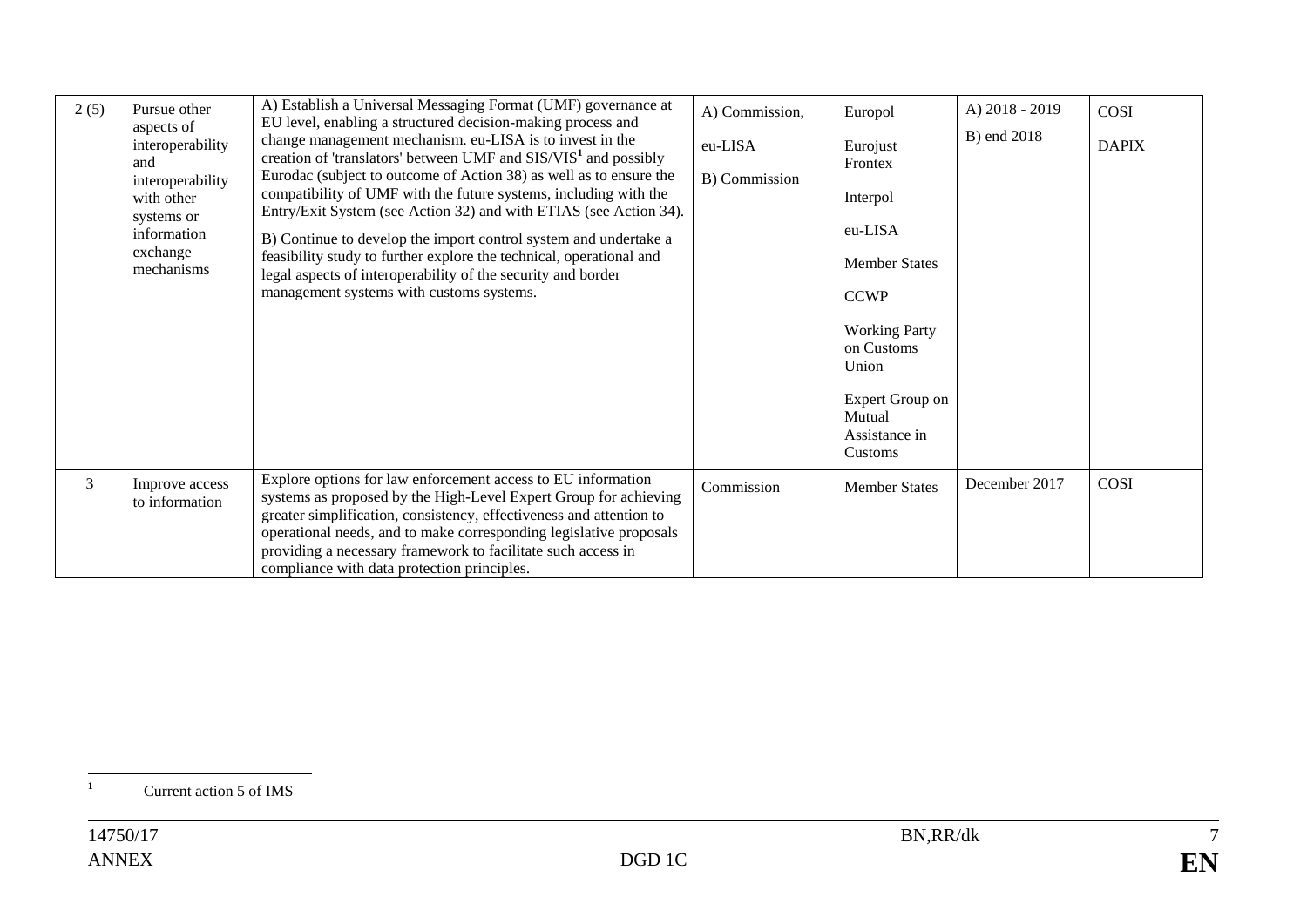## **Theme 2: Data quality and data protection**

| No.<br>(No. of<br>initial<br>action) | Objective                                                                         | <b>Action</b>                                                                                                                                                                                                                                                                                                                                                                                                                                                                                                                                                                                                                                       | Primary<br><b>Responsible</b><br><b>Party/Parties</b>                                                                                                        | <b>Stake-holders</b>                                                                               | <b>Timetable</b>                                                              | <b>Monitoring</b>                                                                                        |
|--------------------------------------|-----------------------------------------------------------------------------------|-----------------------------------------------------------------------------------------------------------------------------------------------------------------------------------------------------------------------------------------------------------------------------------------------------------------------------------------------------------------------------------------------------------------------------------------------------------------------------------------------------------------------------------------------------------------------------------------------------------------------------------------------------|--------------------------------------------------------------------------------------------------------------------------------------------------------------|----------------------------------------------------------------------------------------------------|-------------------------------------------------------------------------------|----------------------------------------------------------------------------------------------------------|
| 4(2,<br>20)                          | Enhance data<br>quality                                                           | A) Establish for all systems under the operational responsibility of<br>eu-LISA automated data quality control mechanisms and common<br>data quality indicators.<br>B) Work towards developing a central repository with anonymised<br>data for reporting and statistics $^2$ .<br>C) Disseminate common data quality indicators and minimum<br>standards with the help of joint manuals, best practices and<br>expertise among Member States. Develop relevant training modules<br>on data quality for staff responsible for feeding the systems at<br>national level <sup>3</sup> .<br>D) Implement the data quality roadmap prepared by eu-LISA. | A) Commission<br>B) Commission,<br>eu-LISA<br>$C$ ) eu-LISA,<br>Member States,<br>Commission,<br><b>CEPOL</b><br>D) Member States,<br>Commission,<br>eu-LISA | Commission<br>eu-LISA<br><b>Member States</b><br>Europol,<br>Eurojust,<br>Frontex,<br><b>CEPOL</b> | A) 2018<br>B) 2018/2019<br>C) 2018<br>D) ongoing                              | <b>DAPIX</b><br><b>COPEN WP</b><br>SIS/<br><b>SIRENE WP</b><br>Governing<br><b>Bodies EU</b><br>agencies |
| 5(3)                                 | Ensure full<br>compliance with<br>data protection<br>and security<br>requirements | A) Analyse, develop and promote privacy-by-design solutions, in<br>particular in view of legal initiatives.<br>B) Share experiences, practices and insights with a view to<br>implementing the EU data protection package.                                                                                                                                                                                                                                                                                                                                                                                                                          | A) Commission<br>B) Member States                                                                                                                            | Europol<br>Eurojust<br>Frontex<br>eu-LISA<br><b>EDPS</b><br><b>FRA</b>                             | 2017/2018 legally<br>and 2018 -2020<br>operational<br>processes,<br>awareness | <b>DAPIX</b>                                                                                             |

**<sup>3</sup>** Current action 4 of IMS

**<sup>2</sup>** Current action 4 of IMS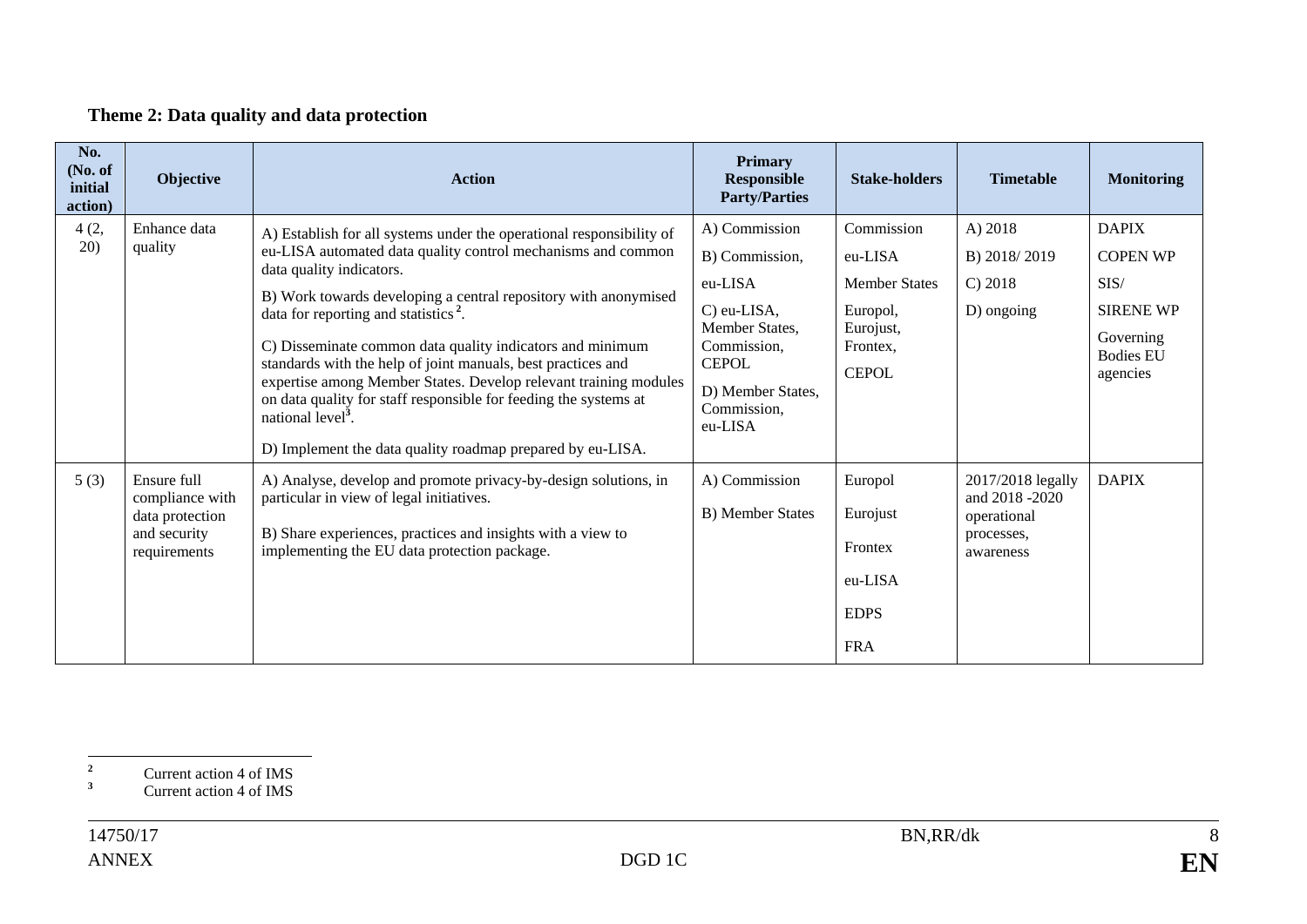#### **CHAPTER 2B: STRENGTHEN INFORMATION EXCHANGE IN THE AREA OF JUSTICE AND HOME AFFAIRS.**

| No.<br>(No. of<br>initial<br>action) | Objective                                                                                                                                    | <b>Action</b>                                                                                                                                                                                                                                                                                                                                                                                                                                                                                                                                                                                                                                                                                                                                                                                   | <b>Primary</b><br><b>Responsible</b><br><b>Party/Parties</b>                                        | <b>Stake-holders</b>                                                                    | <b>Timetable</b>                                                             | <b>Monitoring</b>                                             |
|--------------------------------------|----------------------------------------------------------------------------------------------------------------------------------------------|-------------------------------------------------------------------------------------------------------------------------------------------------------------------------------------------------------------------------------------------------------------------------------------------------------------------------------------------------------------------------------------------------------------------------------------------------------------------------------------------------------------------------------------------------------------------------------------------------------------------------------------------------------------------------------------------------------------------------------------------------------------------------------------------------|-----------------------------------------------------------------------------------------------------|-----------------------------------------------------------------------------------------|------------------------------------------------------------------------------|---------------------------------------------------------------|
| 6(6, 8)                              | Enhance<br>cooperation and<br>expertise of<br>practitioners<br>including<br>understanding of<br>each other's<br>practices and<br>backgrounds | A) (Further) develop national training and awareness raising<br>programmes for law enforcement and public prosecution, including<br>joint training, in cooperation with relevant EU agencies.<br>B) Continue to develop cross-border exchange programmes with<br>practitioners. Practitioners including staff from Single Points of<br>Contact (SPOCs), Police and Customs Cooperation Centres<br>(PCCCs) and other (for example, from National Coordination<br>Centres (NCCs) in the framework of EUROSUR) should be<br>involved in developing and applying the mentioned programmes.<br>C) Strengthen PCCCs and their cooperation with SPOCs while<br>ensuring a centralised (national or at least state level) overview and<br>monitoring of cross-border information exchange. <sup>4</sup> | A) Member States<br>B) CEPOL<br>C) Member States                                                    | Europol<br>Eurojust<br>Commission<br>Interpol<br>EJN<br>eu-LISA<br><b>Member States</b> | Ongoing                                                                      | <b>DAPIX</b><br><b>LEWP</b><br><b>CCWP</b>                    |
| 7(7)                                 | Improve cross-<br>border law<br>enforcement<br>cooperation<br>between SPOCs<br>and information<br>exchange                                   | A) Establish SPOCs for cross-border law enforcement information<br>exchange in all Member States.<br>B) Develop training and exchange programmes for SPOC<br>personnel.<br>C) Study the feasibility of Computer Aided Translation to reduce<br>both the information exchange lag and the burden on the staff in<br>SPOC <sub>s.</sub> <sup>6</sup><br>D) Develop/introduce effective case management and workflow<br>solutions specifically for SPOCs with a view to mutual legal<br>assistance cooperation <sup>7</sup> .                                                                                                                                                                                                                                                                      | A) Member States<br><b>B)</b> Member States<br><b>CEPOL</b><br>C) Member States<br>D) Member States | Europol<br>Eurojust<br>Commission<br>eu-LISA<br>Frontex                                 | A) Ongoing -<br>completion in<br>2018<br>B) Ongoing<br>C) 2018<br>D) Ongoing | <b>DAPIX</b><br><b>COPEN WP</b><br><b>LEWP</b><br><b>CCWP</b> |

#### **Theme 1: Stronger cross-border cooperation and improving information exchange**

**<sup>6</sup>** Current action 8 of IMS

<sup>7</sup> Current action 8 of IMS

**<sup>4</sup>** Current action 7 of IMS

**<sup>5</sup>** Current action 8 of IMS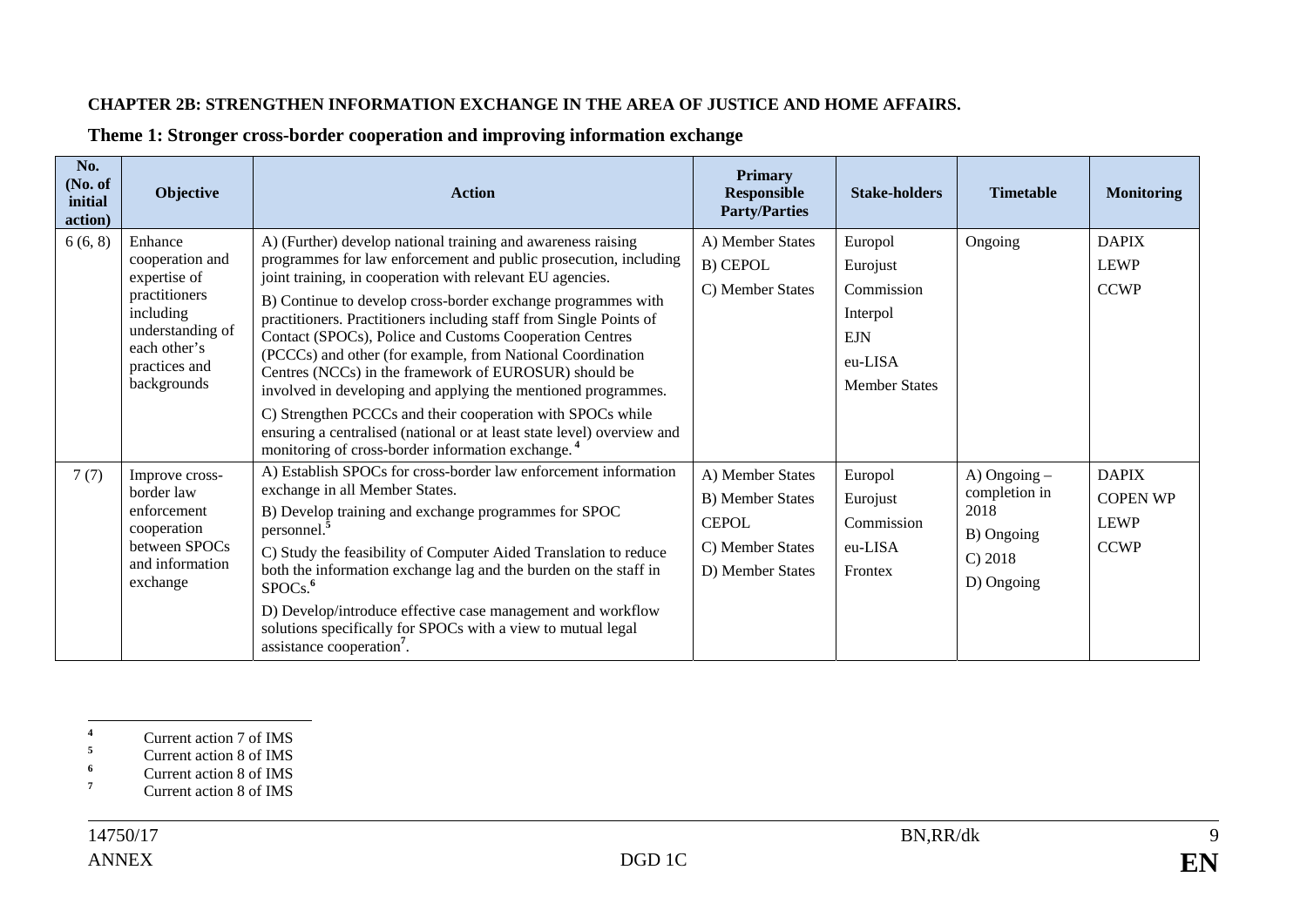| 8(14)  | Improve the<br>sharing of<br>criminal records,<br>particularly<br>relating to<br>terrorism<br>convictions          | A) Facilitate access to ECRIS for all relevant authorities and<br>increase use of the system.<br>B) Explore the possibility of interoperability of ECRIS-TCN with<br>the future shared biometric matching service and if appropriate the<br>common identity repository.<br>C) Additionally, consider solutions (other than the ECRIS system)<br>to allow the pro-active sharing of convictions data, in particular<br>relating to terrorism; and, as appropriate, assess the legal and<br>practical feasibility of implement a solution which includes making<br>certain convictions data available to the relevant authorities. | A) Member States<br>B) Commission<br>C) Member States | Europol<br>Eurojust<br>Frontex<br><b>OLAF</b><br>eu-LISA | A) Ongoing<br>B)<br>Interoperability<br>proposal expected<br>on 12 December<br>2017<br>$C$ ) 2019 | <b>COPEN</b>        |
|--------|--------------------------------------------------------------------------------------------------------------------|----------------------------------------------------------------------------------------------------------------------------------------------------------------------------------------------------------------------------------------------------------------------------------------------------------------------------------------------------------------------------------------------------------------------------------------------------------------------------------------------------------------------------------------------------------------------------------------------------------------------------------|-------------------------------------------------------|----------------------------------------------------------|---------------------------------------------------------------------------------------------------|---------------------|
| 9      | Facilitate cross-<br>border<br>information<br>exchange between<br>judicial<br>authorities                          | Present a proposal for ensuring the sustainability of e-CODEX,<br>providing the necessary legal and technical arrangements enabling<br>eu-LISA to ensure its maintenance and interoperability, so as to<br>allow this agency to host e-CODEX solutions.                                                                                                                                                                                                                                                                                                                                                                          | Commission                                            | <b>Member States</b>                                     | end 2018                                                                                          | To be<br>determined |
| 10     | Strengthen<br>European<br>response to travel<br>document fraud                                                     | Take the necessary actions, including a legislative proposal<br>establishing the system of False and Authentic Documents Online<br>(FADO) on a more solid basis, while ensuring its continuity and<br>development.                                                                                                                                                                                                                                                                                                                                                                                                               | Commission                                            | <b>Member States</b>                                     | 2018                                                                                              | <b>SCIFA</b>        |
| 11(16) | Streamline and<br>speed up<br>international<br>information<br>exchange by<br>automation of<br>manual<br>procedures | Develop the Automation of Data Exchange Process (ADEP)<br>project.<br>The project must ensure complementarity with existing information<br>management solutions especially with regard to Europol data, as<br>well as seek a low-cost, legally proof and user-friendly solution <sup>8</sup> .                                                                                                                                                                                                                                                                                                                                   | <b>Member States</b>                                  | Europol                                                  | Ongoing in<br>accordance with<br>the current IMS<br>project.                                      | <b>DAPIX</b>        |

**<sup>8</sup>** Current action 2 of IMS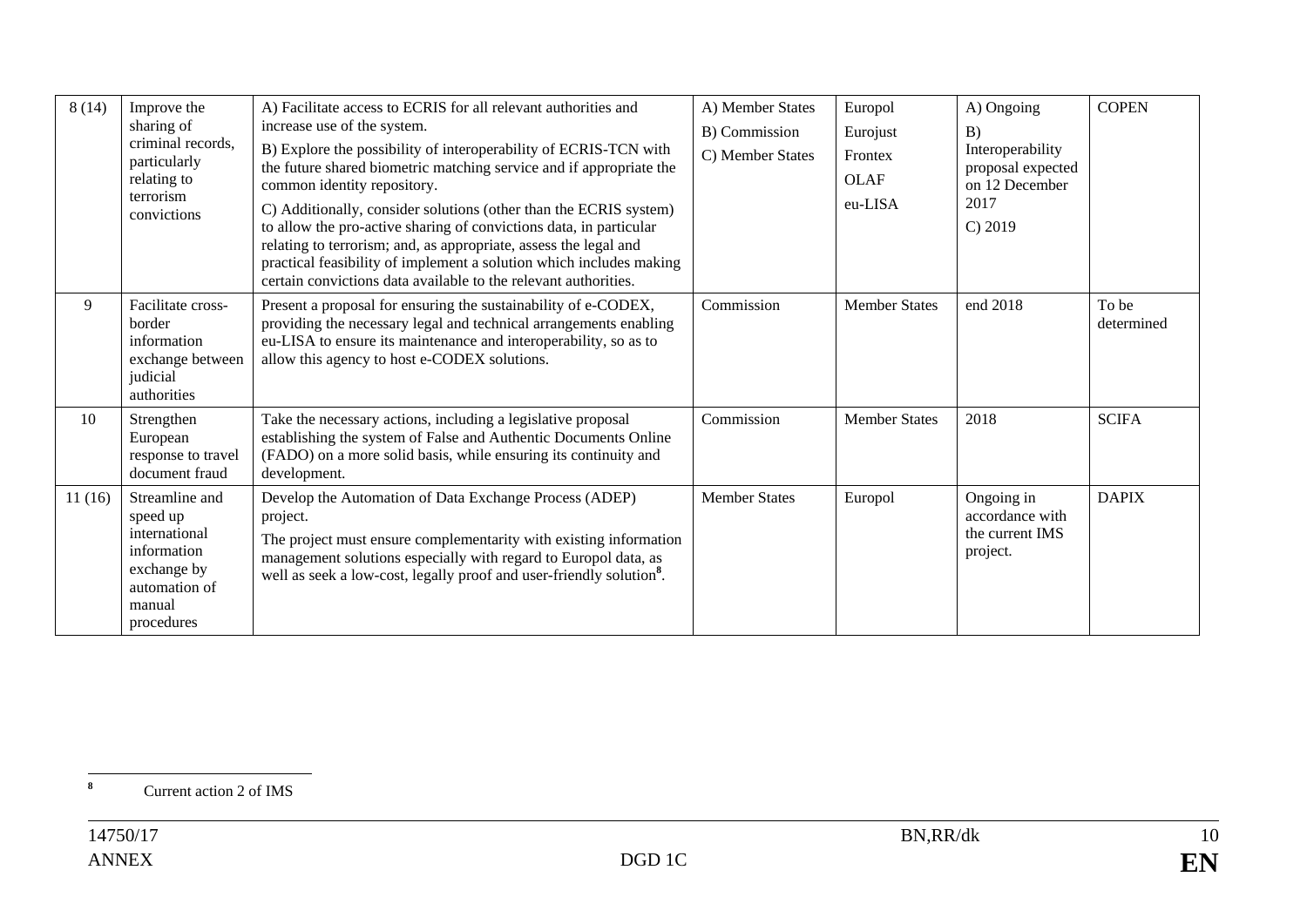#### **No. (No. of initial action) Objective Action Primary Responsible Party/Parties Stake-holders Timetable Monitoring**  12(9) Improve the information potential of EU agencies Increase the data supply to Europol and Eurojust as well as systematic sharing of cases as appropriate. Member States | Europol Eurojust Ongoing | MB Europol College of Eurojust 13 (10) Europol to fully use SIS, VIS and EURODAC A) Fully use Europol's current permission to access to SIS, VIS and EURODAC including by establishing technical effective connections. B) After undertaking these steps, identify possible obstacles to batch cross-matching on these systems, and keep statistics and provide analysis of use of the above-mentioned databases in similar way as Member States are obliged to do. C) Further explore synergies between the Europol data and other systems, notably the SIS. A) Europol B) Europol C) Europol, Commission Member States eu-LISA 2018 MB Europol MB eu-LISA DAPIX 14 Implement **OUEST** Continue work on the project 'Querying Europol Systems' (QUEST), including in support of the development of national single-search interfaces, and facilitate its roll-out to Member States. Europol Member States By the end of 2018 DAPIX 15 (15) Enhance the coordination and monitoring capabilities of Eurojust Members Enable the setting up of the Eurojust National Coordination System (ENCS) and connection of its members to the Eurojust's Case Management System (CMS). Member States Eurojust Europol Frontex OLAF Ongoing in view of completion in 2017/ 2018 College of Eurojust

#### **Theme 2: Strengthening EU agencies and improving the use of EU information systems**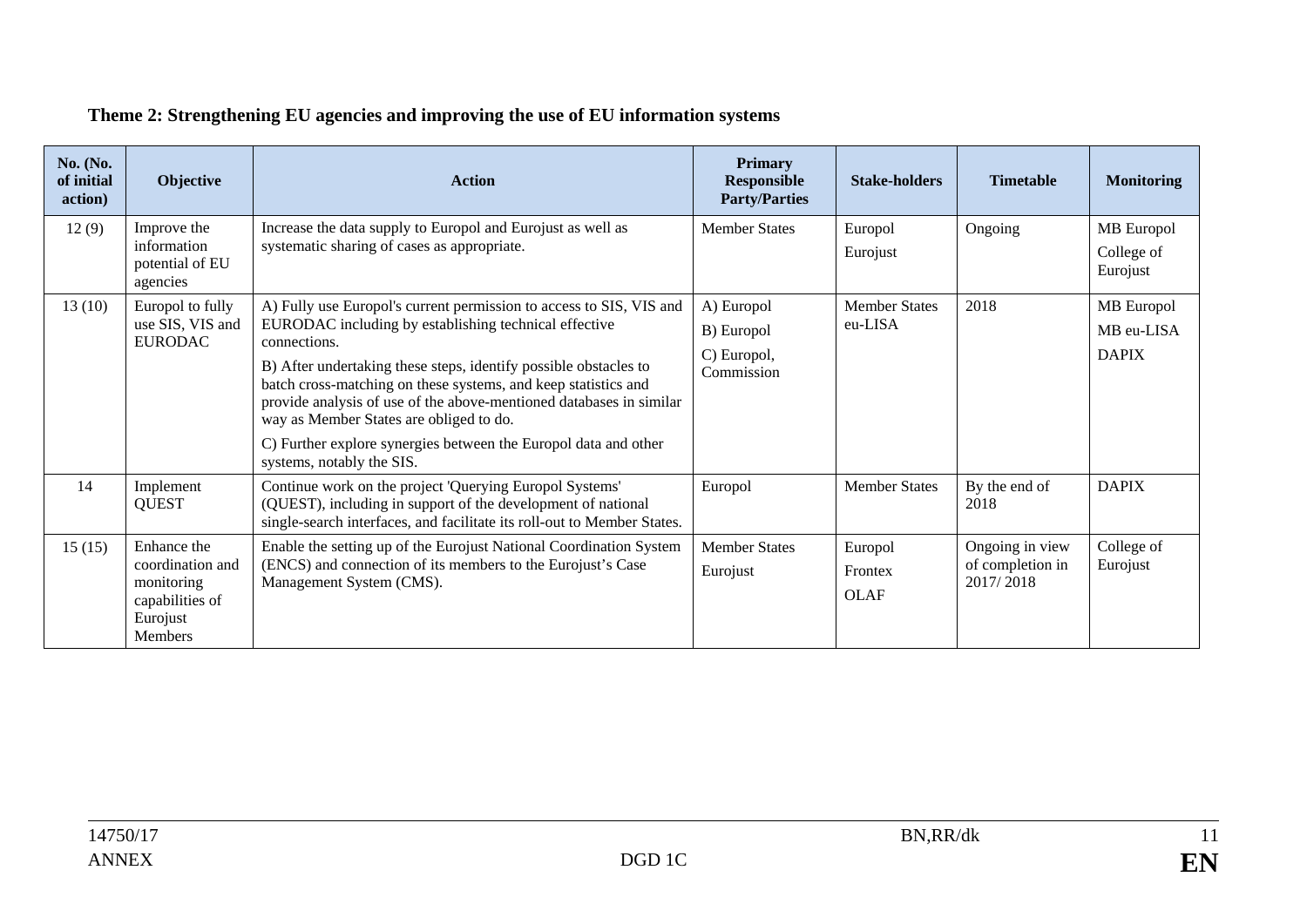| 16(11,<br>12) | Enhance the<br>effectiveness of<br>using the<br>Schengen<br>Information<br>System (SIS) | A) Redouble Member States' efforts to fully implement and use SIS<br>in line with existing legal requirements.<br>B) Law enforcement, border guard authorities and immigration<br>services should include, when available, identifiers in alerts (copy<br>passport, digital photo, biometrics, DNA-profiles to be considered)<br>on the basis of existing legal provisions; enable searches on<br>fingerprints and provision of facial image in the case of a hit. The<br>workload for SIRENE Bureaux and other practitioners should be<br>assessed when further pursuing this action including through<br>solutions to interpret information easily.<br>C) Implement an Automated Fingerprint Identification System<br>(AFIS) functionality in the SIS within the central as well as national<br>system should be a top priority.<br>D) Revise the legal basis of the Schengen Information System<br>taking into account the evaluation undertaking by the Commission<br>(including new functionalities, extending the access of EU agencies<br>while fully taking into account the information owner principle and<br>the legal base of the agencies, facilitating access to hit information).<br>Further explore and decide if Member States' return orders can and<br>should be inserted in SIS.<br>E) Consider a solution to allow the reciprocal exchange of<br>information between Schengen, non-Schengen Member States and<br>Member States who are partially using the instruments associated<br>with Schengen. | A) Member States<br>B) Member States<br>C) eu-LISA<br>D) Commission,<br>Council, European<br>Parliament<br>E) Commission | Europol<br>Eurojust<br>Frontex<br><b>SIRENE</b><br><b>Bureaux</b><br>eu-LISA | A) Gradual<br>ongoing process<br>depending on<br>national<br>availability and<br>possibilities.<br>$B)$ 2017 (central<br>level) $/2018$<br>onward (national<br>level)<br>C) $2017/2018$<br>D) Ongoing<br>Expected<br>adoption Q1 2018<br>E) 2018 | $A)$ SIS/<br><b>SIRENE WP</b><br>B) MB eu-<br>LISA<br>SIS/VIS<br>Committee<br>$C)$ SIS/<br><b>SIRENE WP</b><br>SIS/VIS<br>Committee<br>D) Schengen<br>acquis<br><b>Working Party</b><br>E) Schengen<br><b>Working Party</b><br>(SIS/SIRENE<br>configuration) |
|---------------|-----------------------------------------------------------------------------------------|--------------------------------------------------------------------------------------------------------------------------------------------------------------------------------------------------------------------------------------------------------------------------------------------------------------------------------------------------------------------------------------------------------------------------------------------------------------------------------------------------------------------------------------------------------------------------------------------------------------------------------------------------------------------------------------------------------------------------------------------------------------------------------------------------------------------------------------------------------------------------------------------------------------------------------------------------------------------------------------------------------------------------------------------------------------------------------------------------------------------------------------------------------------------------------------------------------------------------------------------------------------------------------------------------------------------------------------------------------------------------------------------------------------------------------------------------------------------------------------------------------------------------|--------------------------------------------------------------------------------------------------------------------------|------------------------------------------------------------------------------|--------------------------------------------------------------------------------------------------------------------------------------------------------------------------------------------------------------------------------------------------|--------------------------------------------------------------------------------------------------------------------------------------------------------------------------------------------------------------------------------------------------------------|
|---------------|-----------------------------------------------------------------------------------------|--------------------------------------------------------------------------------------------------------------------------------------------------------------------------------------------------------------------------------------------------------------------------------------------------------------------------------------------------------------------------------------------------------------------------------------------------------------------------------------------------------------------------------------------------------------------------------------------------------------------------------------------------------------------------------------------------------------------------------------------------------------------------------------------------------------------------------------------------------------------------------------------------------------------------------------------------------------------------------------------------------------------------------------------------------------------------------------------------------------------------------------------------------------------------------------------------------------------------------------------------------------------------------------------------------------------------------------------------------------------------------------------------------------------------------------------------------------------------------------------------------------------------|--------------------------------------------------------------------------------------------------------------------------|------------------------------------------------------------------------------|--------------------------------------------------------------------------------------------------------------------------------------------------------------------------------------------------------------------------------------------------|--------------------------------------------------------------------------------------------------------------------------------------------------------------------------------------------------------------------------------------------------------------|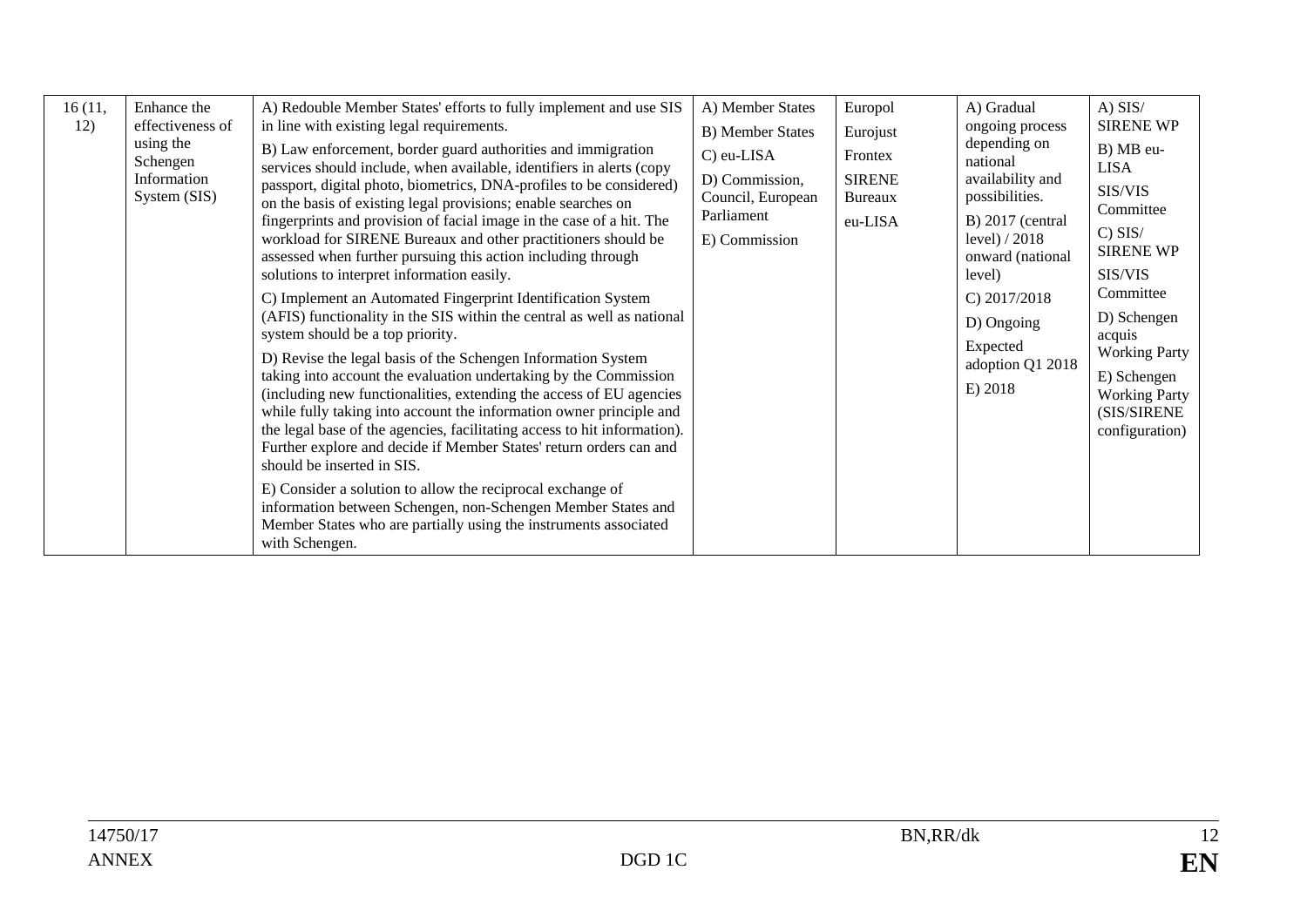| 17(13) | Ensure the use of                                                 | A) Undertake infringement procedures and if required follow-up                                                                                                                                                                                                                                                                            | A) Commission                               | Europol | A) Ongoing | Commission   |
|--------|-------------------------------------------------------------------|-------------------------------------------------------------------------------------------------------------------------------------------------------------------------------------------------------------------------------------------------------------------------------------------------------------------------------------------|---------------------------------------------|---------|------------|--------------|
|        | Prüm<br>possibilities to                                          | steps to ensure the connection of Member States to the Prüm<br>network.<br>B) Identify key obstacles and search for solutions in relation to:                                                                                                                                                                                             | Eurojust<br>B) Member States,<br>Commission |         | B) Ongoing | <b>DAPIX</b> |
|        | exchange DNA,<br>fingerprints and<br>vehicle<br>registration data |                                                                                                                                                                                                                                                                                                                                           |                                             |         | $C$ ) 2018 |              |
|        |                                                                   | i: the connection to the Prüm network;                                                                                                                                                                                                                                                                                                    | C) Commission                               |         |            |              |
|        |                                                                   | ii: the full use of Prüm possibilities <sup>9</sup> .                                                                                                                                                                                                                                                                                     |                                             |         |            |              |
|        |                                                                   | C) Examine the possibility for Europol to become a partner in the<br>Prüm framework with a view to enabling the cross matching of<br>DNA, finger prints and vehicle registration data with third countries<br>with which Europol has an operational agreement while fully taking<br>the data owner principle into account <sup>10</sup> . |                                             |         |            |              |

<sup>&</sup>lt;sup>9</sup> Current action 6 of IMS<br> **10** Current action 9 of IMS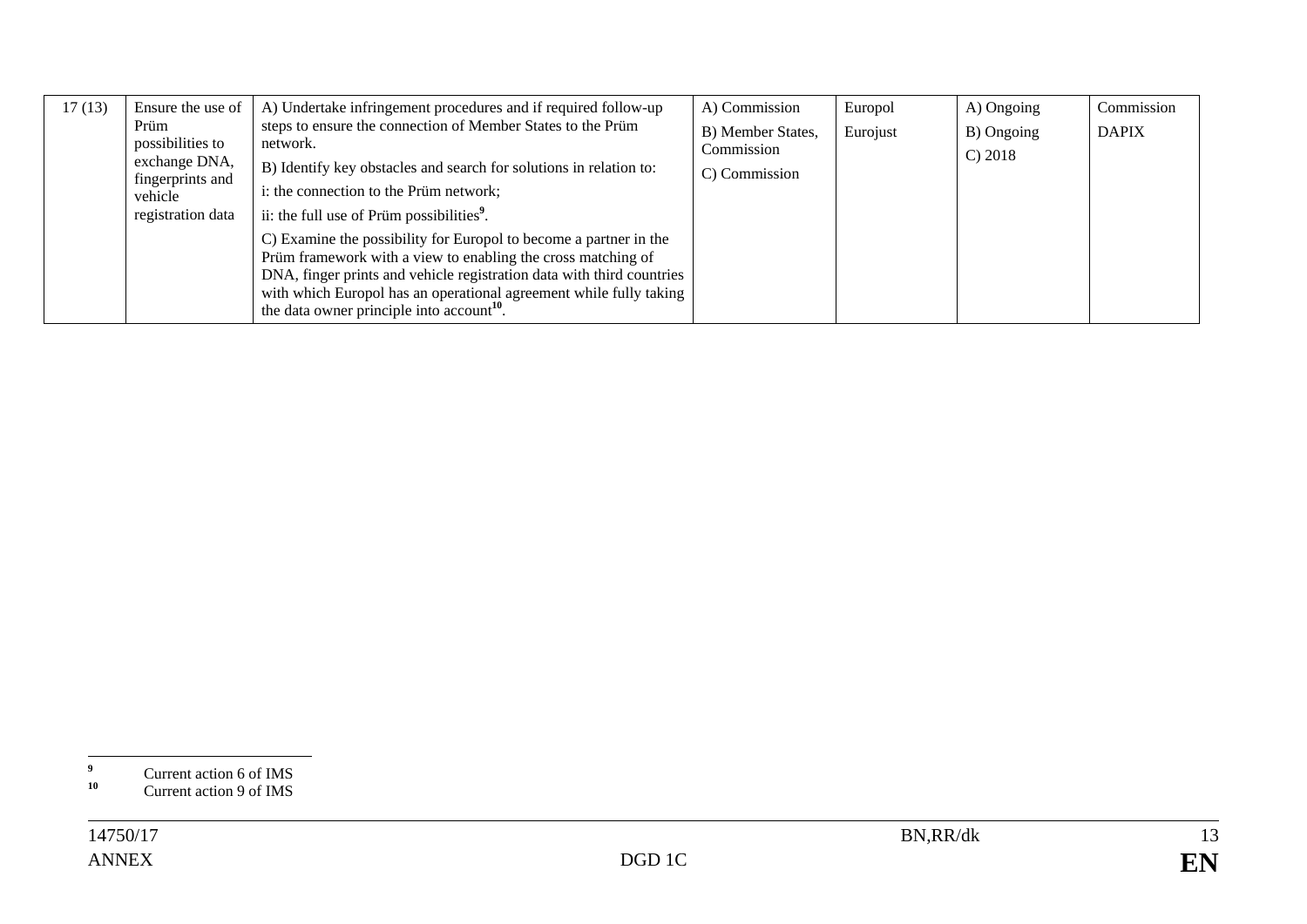#### **CHAPTER 3: STRENGTHEN INFORMATION MANAGEMENT IN THE AREA OF COUNTER-TERRORISM**

#### **Theme 1: Improving the use of SIS**

| No.<br>(No. of<br>initial<br>action) | Objective                                                                                                                                                                                                                      | <b>Action</b>                                                                                                                                                                                                                                                                                                                                                                                                                                  | <b>Primary</b><br><b>Responsible</b><br><b>Party/Parties</b>                     | <b>Stakeholders</b>                                                | <b>Timetable</b>                                                                                            | <b>Monitoring</b> |
|--------------------------------------|--------------------------------------------------------------------------------------------------------------------------------------------------------------------------------------------------------------------------------|------------------------------------------------------------------------------------------------------------------------------------------------------------------------------------------------------------------------------------------------------------------------------------------------------------------------------------------------------------------------------------------------------------------------------------------------|----------------------------------------------------------------------------------|--------------------------------------------------------------------|-------------------------------------------------------------------------------------------------------------|-------------------|
| 18 (18,<br>21)                       | Ensure structural<br>information to<br><b>SIRENE Bureaux</b><br>and SIS end users<br>on persons<br>involved in<br>terrorism or<br>terrorism related<br>activity as well as<br>additional<br>information on<br>criminal records | A) Create alerts once the agreed criteria are met (unless there are<br>important operational reasons not to do so), and SIRENE offices<br>will exchange supplementary information as soon as such<br>information is made available by the competent authorities. This<br>should include relevant information in the alerts.<br>B) Insert additional information based on criminal records (from<br>national databases and ECRIS) in the alert. | A) Member States,<br>SIS VIS Committee<br>B) Member States,<br>SIS VIS Committee | <b>SIRENE</b><br>Bureaux<br>Eurojust,<br>Commission                | A) Ongoing. The<br>criteria are being<br>inserted in the<br><b>Best Practice</b><br>Catalogue<br>B) Ongoing | COSI              |
| 19(23)                               | Make possible<br>that SIS alerts can<br>call for<br>preliminary and<br>temporary holding<br>where sufficient<br>national legal<br>grounds are<br>available                                                                     | Create a new type of action (inquiry checks).                                                                                                                                                                                                                                                                                                                                                                                                  | Co-legislators                                                                   | <b>Member States</b><br>Commission<br>Schengen acquis<br><b>WP</b> | 2017-2018,<br>ongoing (update<br><b>SIS II Regulation</b><br>and Decision)                                  | COSI              |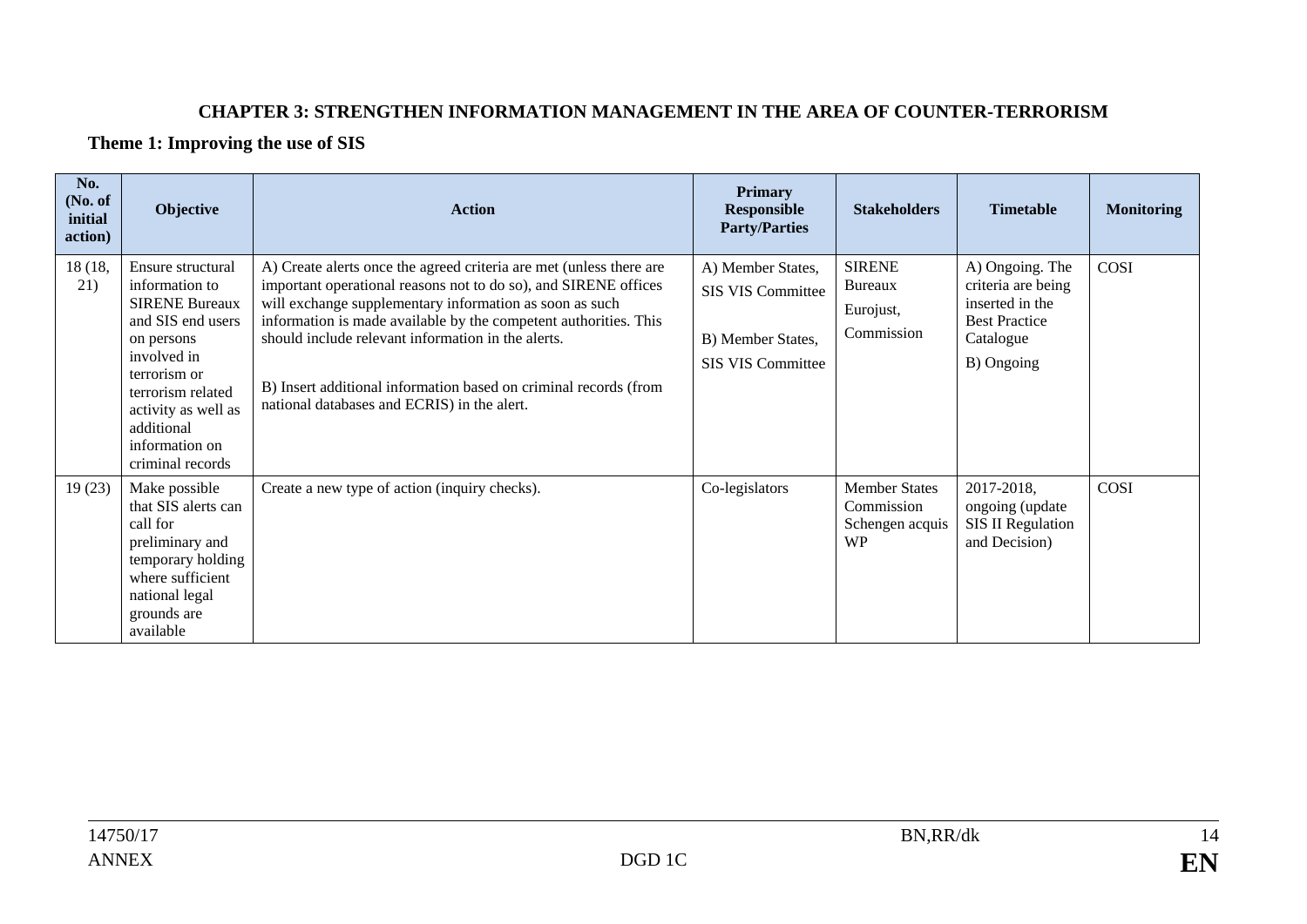| 20(24) | Ensure that end<br>users are<br>equipped to<br>conduct discreet<br>and (where<br>national legal<br>ground are<br>available) specific<br>checks                 | Strengthen effective discreet and specific checks including through<br>training the trainers.                                                                                                                                                                                                                                                                                                                                                                                                                                                                                                                                                                                                                                            | Commission,<br>Member States,<br>CEPOL, eu-LISA                                                    | <b>SIRENE</b><br>Bureaux                                                     | 2016 (start),<br>ongoing                                                                                                                     | COSI |
|--------|----------------------------------------------------------------------------------------------------------------------------------------------------------------|------------------------------------------------------------------------------------------------------------------------------------------------------------------------------------------------------------------------------------------------------------------------------------------------------------------------------------------------------------------------------------------------------------------------------------------------------------------------------------------------------------------------------------------------------------------------------------------------------------------------------------------------------------------------------------------------------------------------------------------|----------------------------------------------------------------------------------------------------|------------------------------------------------------------------------------|----------------------------------------------------------------------------------------------------------------------------------------------|------|
| 21(25) | Ensure systematic<br>feedback on hits<br>or request for<br>immediate action<br>in SIS to SIRENE<br>Bureaux and the<br>issuer of an alert                       | A) Enable real-time reporting of a hit in SIS to the SIRENE<br>Bureaux of the Member State where the hit occurs as well as the<br>Member State that issued the alert in cases of terrorism-related<br>alerts and alerts for which immediate action is required.<br>B) In the short-term, share information on suspects of terrorism<br>related activities held in the SIRENE hit reporting forms with<br>Europol's analysis project Travellers.<br>C) In the medium-term explore the feasibility of, possibilities for<br>and alternatives to the targeted registration of achieved SIS hits,<br>including the possible access by Europol thereto, and the improved<br>availability of supplementary information contained in SIS forms. | A) Member States<br><b>B)</b> Member States<br>C) Commission,<br>Member States, eu-<br><b>LISA</b> | <b>SIRENE</b><br>Bureaux, SIS<br>VIS Committee<br>Europol eu-<br><b>LISA</b> | A), B) 2017,<br>ongoing<br>C) Feasibility<br>study finalised<br>and presented to<br><b>SISVIS</b><br>Committee.<br>Implementation in<br>2018 | COSI |
| 22(26) | Ensure that<br>information of<br>extremist<br>speakers, who are<br>deemed to pose a<br>threat to public<br>order, is shared<br>between Member<br><b>States</b> | Make optimal use of SIS, primarily through Article 24.3, and in<br>accordance with national legislation, where appropriate issue alerts<br>for third country nationals who are not present on the territory of a<br>Member State.                                                                                                                                                                                                                                                                                                                                                                                                                                                                                                        | Commission, co-<br>legislators, follow-<br>up by Member<br><b>States</b>                           | <b>Member States</b><br>(e.g. SIRENE<br>Bureaux)                             | 2017, ongoing                                                                                                                                | COSI |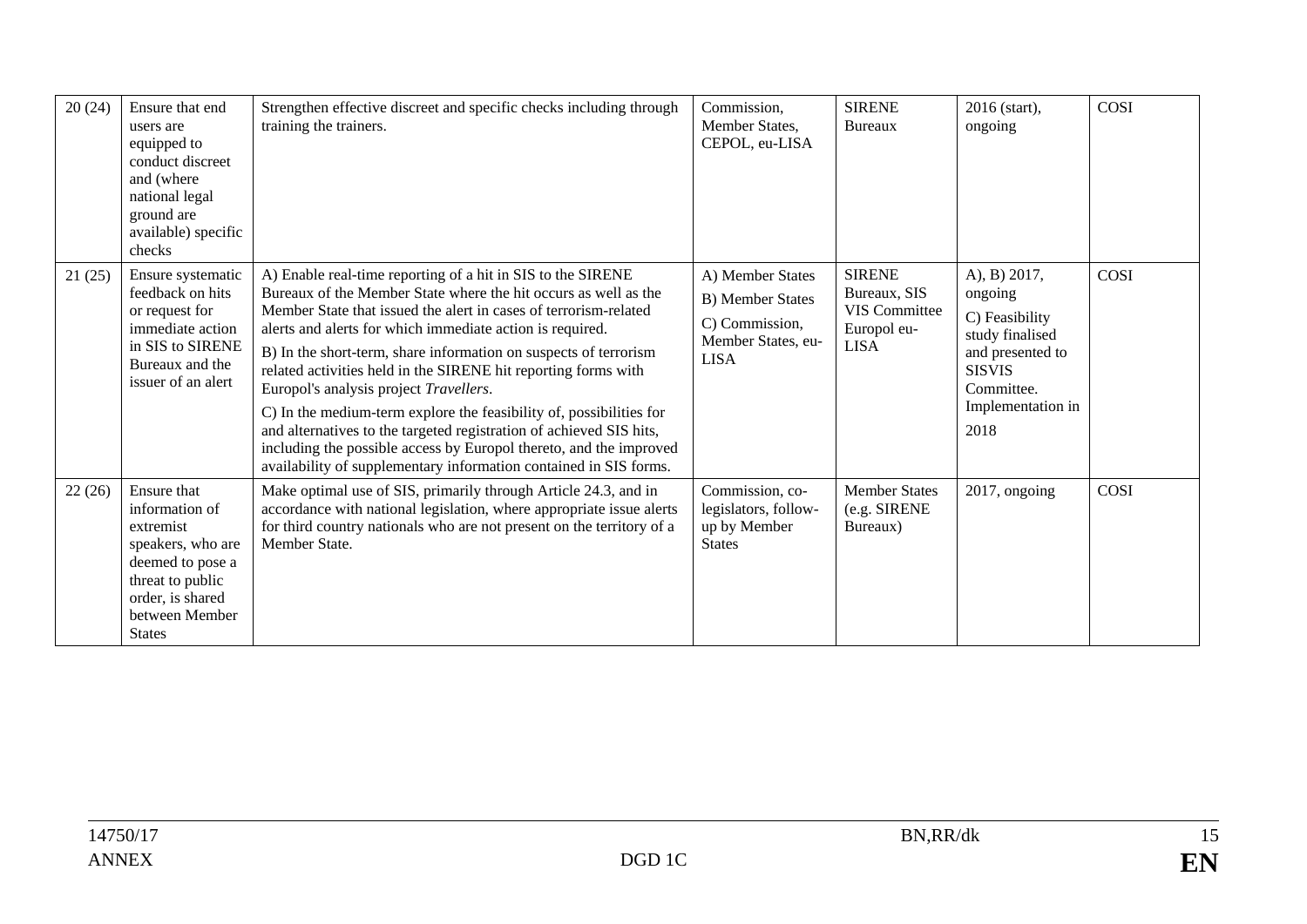### **Theme 2: Improving the use of other EU and of international instruments**

| No.<br>(No. of<br>initial<br>action) | <b>Objective</b>                                                                                                                                                        | <b>Action</b>                                                                                                                                                                                                                                                                        | <b>Primary</b><br><b>Responsible</b><br><b>Party/Parties</b> | <b>Stakeholders</b>                 | <b>Timetable</b>                                                                 | <b>Monitoring</b> |
|--------------------------------------|-------------------------------------------------------------------------------------------------------------------------------------------------------------------------|--------------------------------------------------------------------------------------------------------------------------------------------------------------------------------------------------------------------------------------------------------------------------------------|--------------------------------------------------------------|-------------------------------------|----------------------------------------------------------------------------------|-------------------|
| 23(30)                               | Ensure that<br>information on<br>FTF is<br>consistently and<br>systematically<br>uploaded to<br>European systems<br>and platforms and<br>synchronised<br>where possible | Implement a consistent three-tier information sharing approach<br>regarding FTF by making optimal and consistent use of SIS and<br>Europol data that Europol processes for cross-checking (including<br>possible watch-lists) and for analysis in the relevant Analysis<br>projects. | Member States,<br>Europol                                    | <b>SIRENE</b><br>Bureaux<br>eu-LISA | 2017, ongoing                                                                    | COSI              |
| 24(31)                               | Increase the use<br>of the existing<br>secure channels<br>for exchange of<br>information<br>regarding<br>terrorism and<br>terrorism related<br>activity                 | A) Make better use of SIENA as a secure channel for the exchange<br>of law enforcement information regarding terrorism and terrorism<br>related activity.<br>B) Consider introducing a 24/7 regime of work in order to improve<br>the effectiveness of channels.                     | A) Member States,<br>Europol<br>B) Member States             | <b>TWP</b>                          | A) Ongoing<br>B) 2017<br>$(discussion) -$<br>onward (national<br>implementation) | COSI              |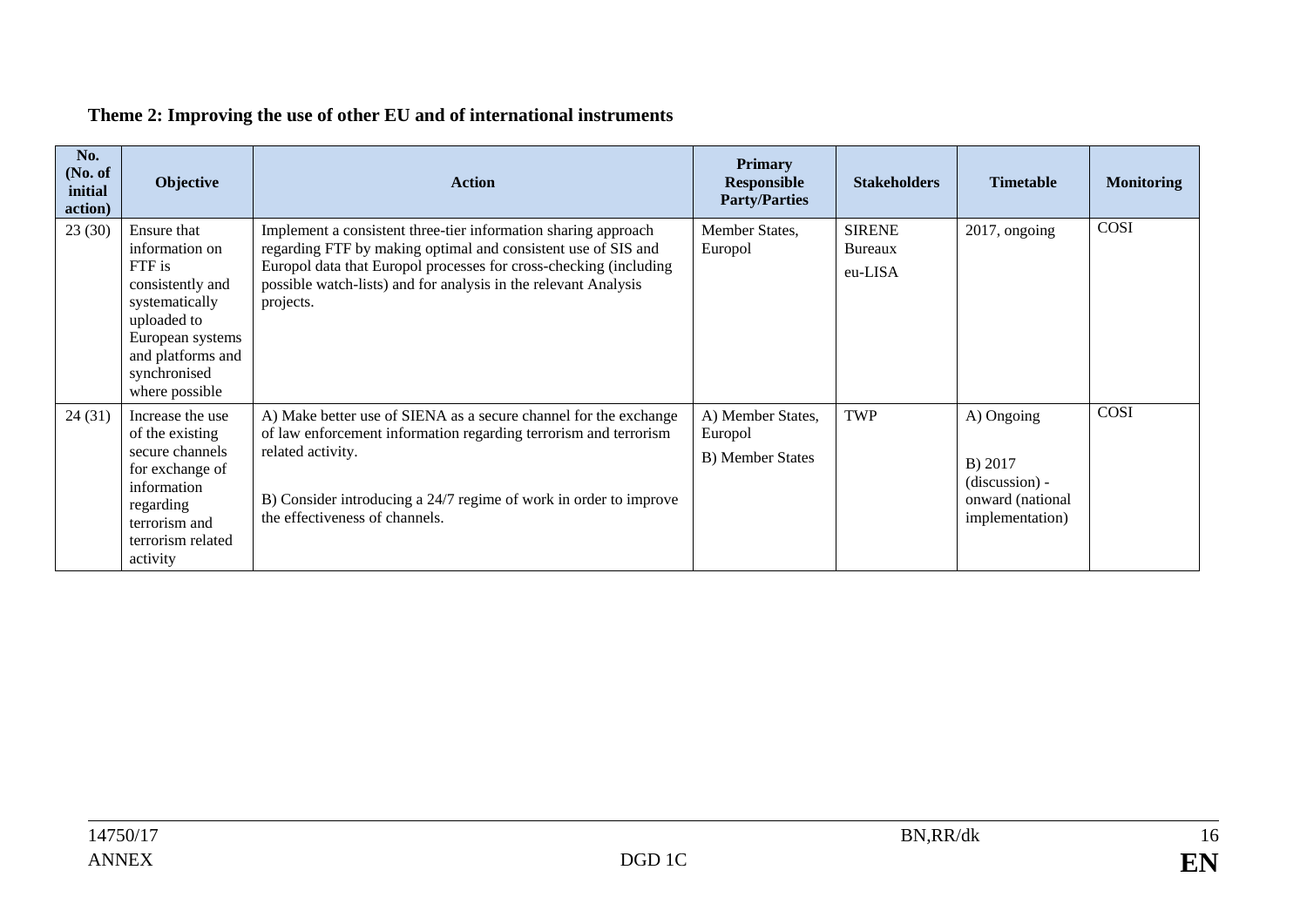| 25(32) | Ensure that<br><b>Member States</b><br>are informed on<br>all prosecutions<br>and convictions<br>on terrorist<br>offences in the<br>EU | Transmit to Eurojust information on all prosecutions and<br>convictions on terrorist offences.     | Member States,<br>Eurojust                     | TWP      | Ongoing       | COSI |
|--------|----------------------------------------------------------------------------------------------------------------------------------------|----------------------------------------------------------------------------------------------------|------------------------------------------------|----------|---------------|------|
| 26(28) | Allow checks<br>against travel<br>documents that<br>have not yet been<br>declared stolen,<br>lost or invalidated                       | Insert documents associated to alerts on persons into the Interpol<br>TDAWN when deemed necessary. | Member States,<br>third countries,<br>Interpol | eu-LISA  | Ongoing       | COSI |
| 27(29) | Full connectivity<br>to SLTD at<br>external border<br>crossings                                                                        | Make the SLTD nationally available for automated and systematic<br>checks.                         | <b>Member States</b>                           | Interpol | 2017, ongoing | COSI |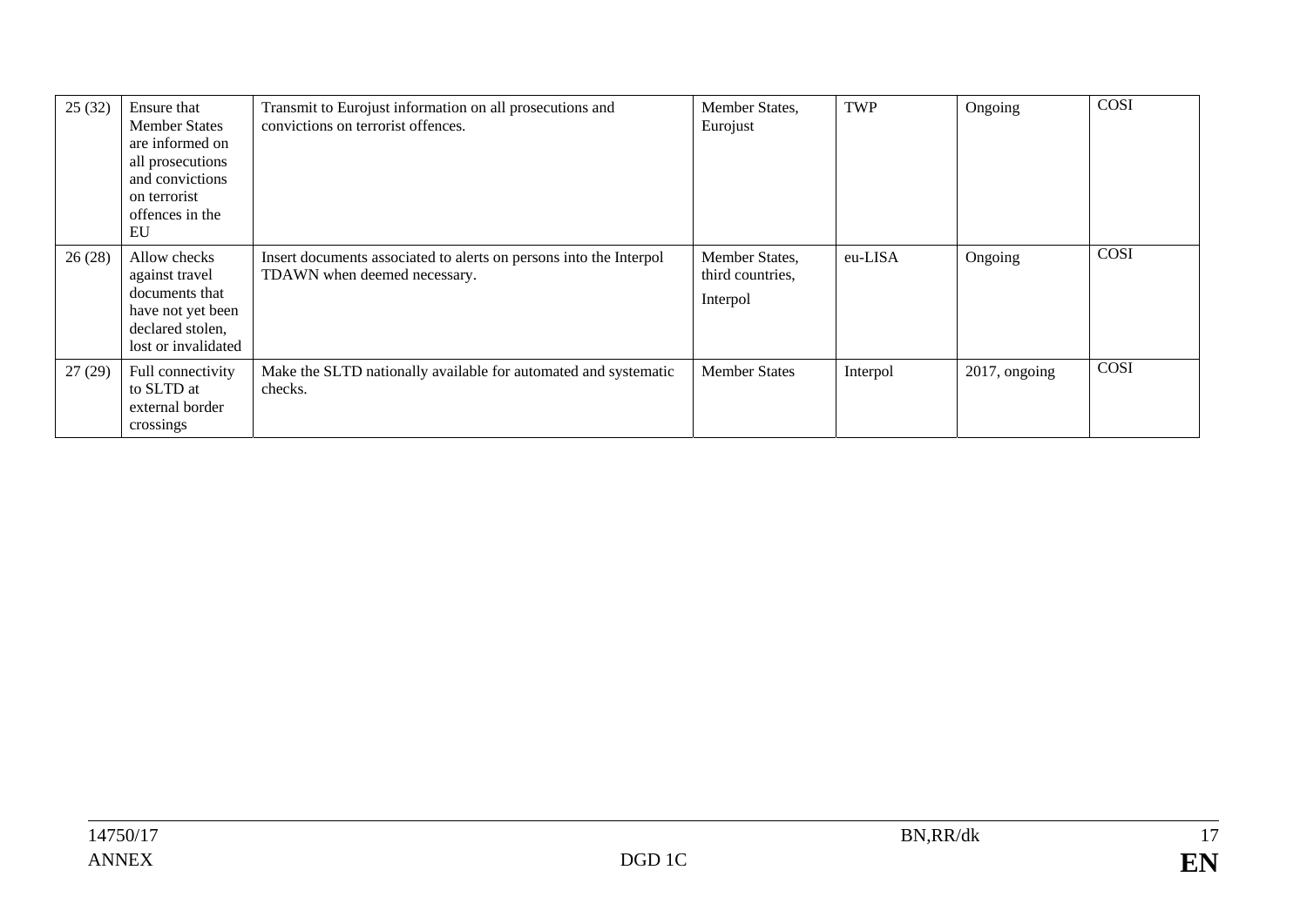## **Theme 3: Develop and share expertise**

| No.<br>(No. of<br>initial<br>action) | Objective                                                                                                                                                                                | <b>Action</b>                                                                                                                                                                                                                                                               | Primary<br><b>Responsible</b><br><b>Party/Parties</b> | <b>Stakeholders</b>                      | <b>Timetable</b> | <b>Monitoring</b> |
|--------------------------------------|------------------------------------------------------------------------------------------------------------------------------------------------------------------------------------------|-----------------------------------------------------------------------------------------------------------------------------------------------------------------------------------------------------------------------------------------------------------------------------|-------------------------------------------------------|------------------------------------------|------------------|-------------------|
| 28(35)                               | Ensure that<br>national good<br>practices<br>regarding<br>cooperation with<br>third countries on<br>counterterrorism<br>are shared<br>between Member<br><b>States</b>                    | Share good practices on cooperation with third partners in relation<br>to counterterrorism among Member States and third country<br>partners.                                                                                                                               | Member States,<br>TWP                                 | Commission                               | 2017             | COSI              |
| 29(36)                               | Ensure common<br>understanding<br>between end<br>users, regarding<br>the detection of<br>travel movements<br>of persons<br>involved in<br>terrorism and<br>terrorism related<br>activity | Create joint and multidisciplinary training for CT, border and law<br>enforcement experts in cooperation with existing expert groups<br>such as SIS/SIRENE, regarding the detection of travel movements<br>of persons involved in terrorism and terrorism related activity. | Member States,<br>CEPOL, Frontex                      | SIS/SIRENE,<br>TWP, SIS VIS<br>Committee | 2017             | COSI              |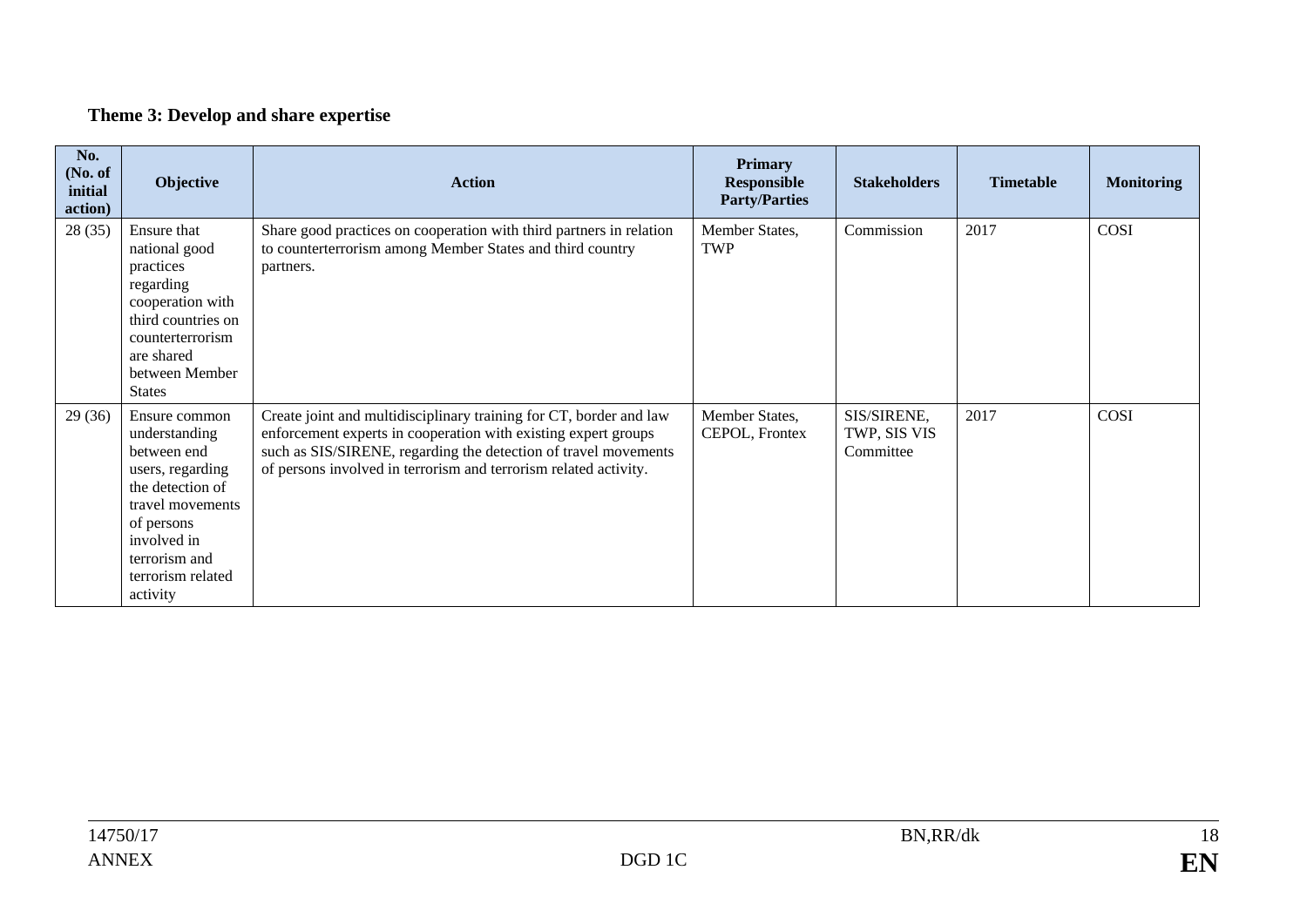## **Theme 4: Implementation of the EU PNR Directive**

| No.<br>(No. of<br>initial<br>action) | Objective                                                                                        | <b>Action</b>                                                                                                                  | <b>Primary</b><br><b>Responsible</b><br><b>Party/Parties</b>                  | <b>Stakeholders</b>                                           | <b>Timetable</b>                                             | <b>Monitoring</b> |
|--------------------------------------|--------------------------------------------------------------------------------------------------|--------------------------------------------------------------------------------------------------------------------------------|-------------------------------------------------------------------------------|---------------------------------------------------------------|--------------------------------------------------------------|-------------------|
| 30 (37,<br>38)                       | Ensure<br>compatible<br>implementation of<br>the PNR-directive<br>in the Member<br><b>States</b> | A) Continue the activities of the PNR informal working groups.<br>B) Provide technical assistance in the construction of PIUs. | A) Presidency,<br>Commission, Chair<br>of IWG PNR<br><b>B</b> ) Member States | PIUs in<br>Member States,<br>DAPIX,<br>Europol,<br>Commission | A) $2018$<br>B) Ongoing,<br>implementation<br>by 25 May 2018 | <b>DAPIX</b>      |
| 31(40)                               | Ensure access of<br>Europol to PNR<br>data                                                       | Define the technical conditions for access to PNR data by<br>Europol, in accordance with Article 10 of the PNR Directive.      | Member States,<br>Europol                                                     | Commission,<br><b>DAPIX</b>                                   | 2018                                                         | <b>DAPIX</b>      |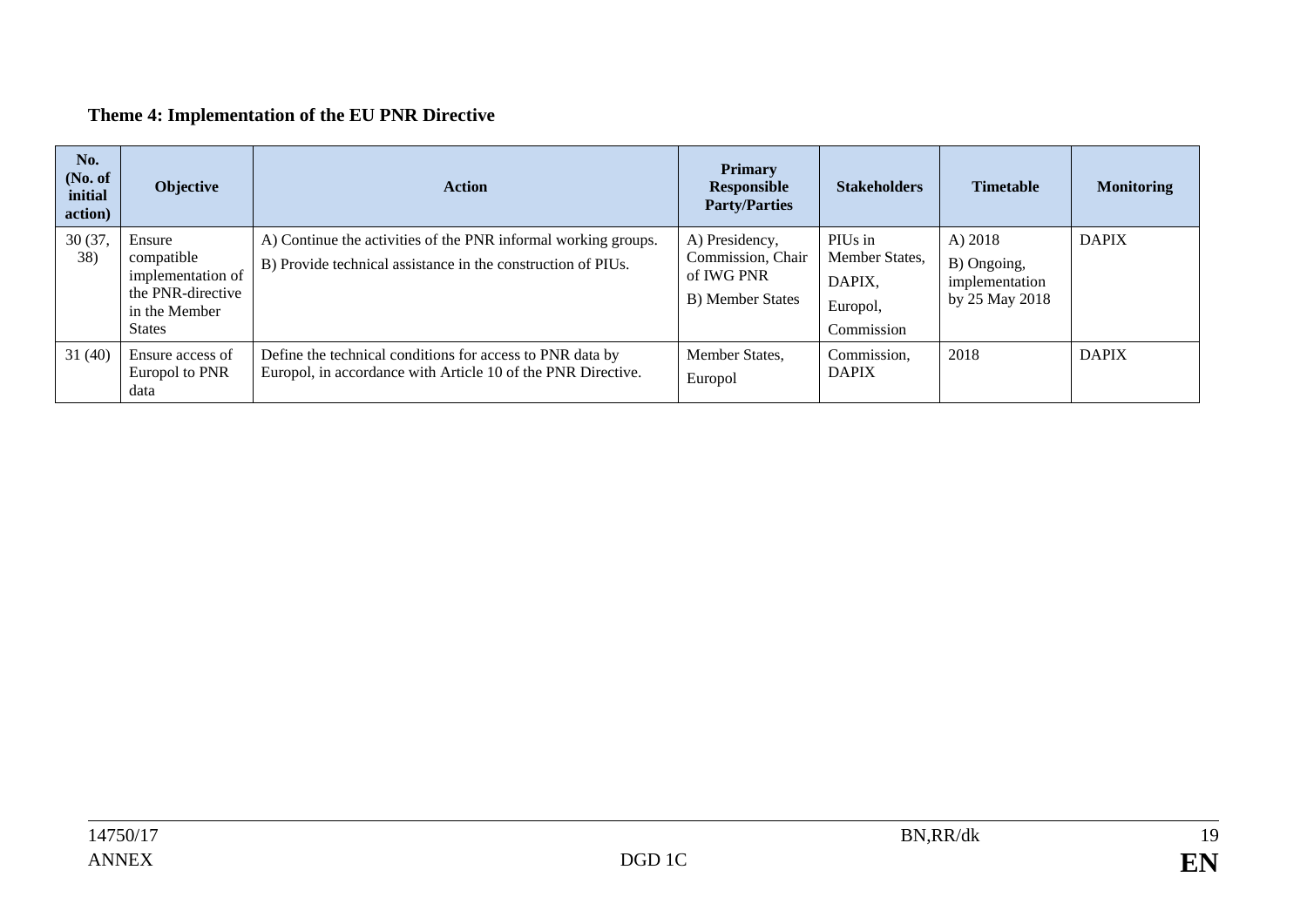#### **CHAPTER 4: BORDER MANAGEMENT AND MIGRATION**

### **Theme 1: Closing information gap – updating and creating systems**

| No.<br>(No. of<br>initial<br>action) | Objective                                                                                                                                                                                              | <b>Action</b>                                                                                                                                                                                                                                                                                                                                                                                                                                                | <b>Primary</b><br><b>Responsible</b><br><b>Party/Parties</b> | <b>Stakeholders</b>                                        | <b>Timetable</b>                                                                                                | <b>Monitoring</b><br>mechanism        |
|--------------------------------------|--------------------------------------------------------------------------------------------------------------------------------------------------------------------------------------------------------|--------------------------------------------------------------------------------------------------------------------------------------------------------------------------------------------------------------------------------------------------------------------------------------------------------------------------------------------------------------------------------------------------------------------------------------------------------------|--------------------------------------------------------------|------------------------------------------------------------|-----------------------------------------------------------------------------------------------------------------|---------------------------------------|
| 32(42)                               | Register entry and<br>exit at the EU<br>external borders<br>of third country<br>nationals<br>(including)<br>contributing to<br>return) admitted<br>for a short stay as<br>well as refusals of<br>entry | A) Adopt the necessary implementing acts related to the new<br>Entry/Exit System.<br>B) Prioritise preparations for the development and implementation<br>of the Exit/Entry System.                                                                                                                                                                                                                                                                          | A) Commission<br>B) eu-LISA                                  | Member States,<br>eu-LISA                                  | A) Q2 2018<br>B) Ongoing                                                                                        | SCIFA/<br>COSI/WP<br>Frontiers        |
| 33(41)                               | Register entry and<br>exit at the EU<br>external borders<br>of persons<br>enjoying free<br>movement and<br>other TCNs who<br>are not included<br>in the scope of<br><b>EES</b>                         | Explore as soon as possible, after discussions among the relevant<br>stakeholders about the possible need for the systematic recording of<br>border crossings of all EU citizens, the proportionality and<br>feasibility of such systematic recording, for example, in a dedicated<br>database, including other TCNs who are not included in the scope<br>of EES (long stay visas, residence permits, residence cards and<br>local border crossing permits). | Commission                                                   | Commission,<br>Member States,<br>eu-LISA, EDPS,<br>Frontex | Q1 2018<br>(Initial part of<br>feasibility study<br>(high level<br>analysis) finalised<br>in September<br>2017) | SCIFA/<br>COSI/WG<br><b>Frontiers</b> |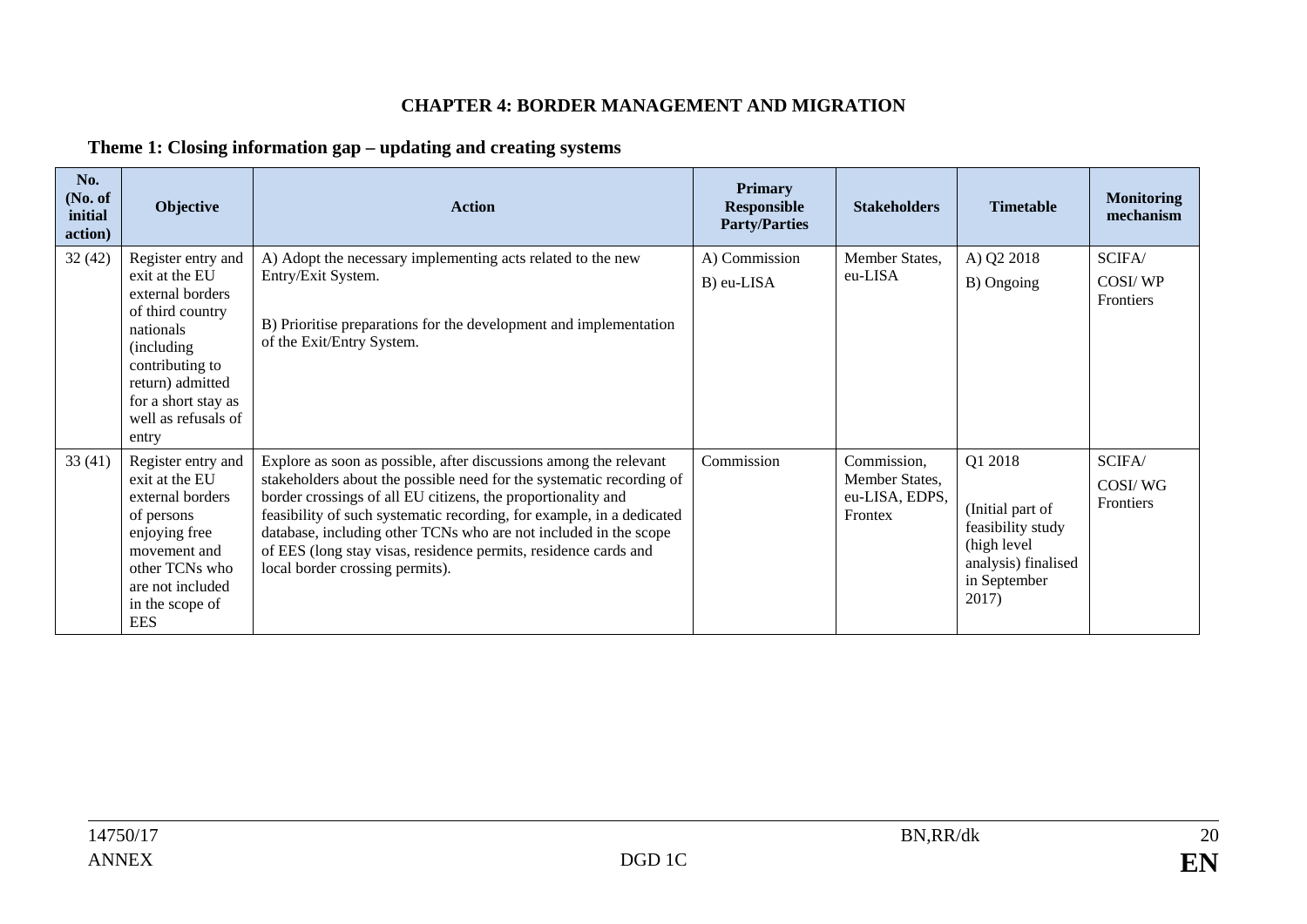| 34(43) | Close the<br>information gap<br>on visa-free<br>travellers                                                   | A) Complete negotiations on European Travel Information and<br>Authorisation System (ETIAS).<br>B) Ensure rapid implementation of the ETIAS system.                                                                                                                                                                                                                              | A) Co-legislators<br>B) Commission<br>together with eu-<br>LISA, Europol and,<br>Frontex and<br><b>Member States</b> | Commission,<br>Member States,<br>eu-LISA, EDPS,<br>Frontex,<br>Europol | A) December<br>2017<br>B)2018-2020 | <b>SCIFA/WG</b><br>Frontiers   |
|--------|--------------------------------------------------------------------------------------------------------------|----------------------------------------------------------------------------------------------------------------------------------------------------------------------------------------------------------------------------------------------------------------------------------------------------------------------------------------------------------------------------------|----------------------------------------------------------------------------------------------------------------------|------------------------------------------------------------------------|------------------------------------|--------------------------------|
| 35(50) | Address the<br>existing<br>information gap<br>on the (travel)<br>documents of<br>third-country<br>nationals. | A) Undertake a feasibility study as a matter of priority for the<br>establishment of a central EU repository containing information on<br>long-stay visas, residence cards and residence permits, consider<br>whether it is appropriate to include local border traffic permits in<br>such a repository.<br>B) Present a legislative proposal based on the outcome of the study. | A) Commission<br>B) Commission                                                                                       | Member States.<br>eu-LISA,<br>Frontex<br>Co-legislators                | A) Q3 2017<br><b>B</b> ) June 2018 | SCIFA/<br>COSI/WG<br>Frontiers |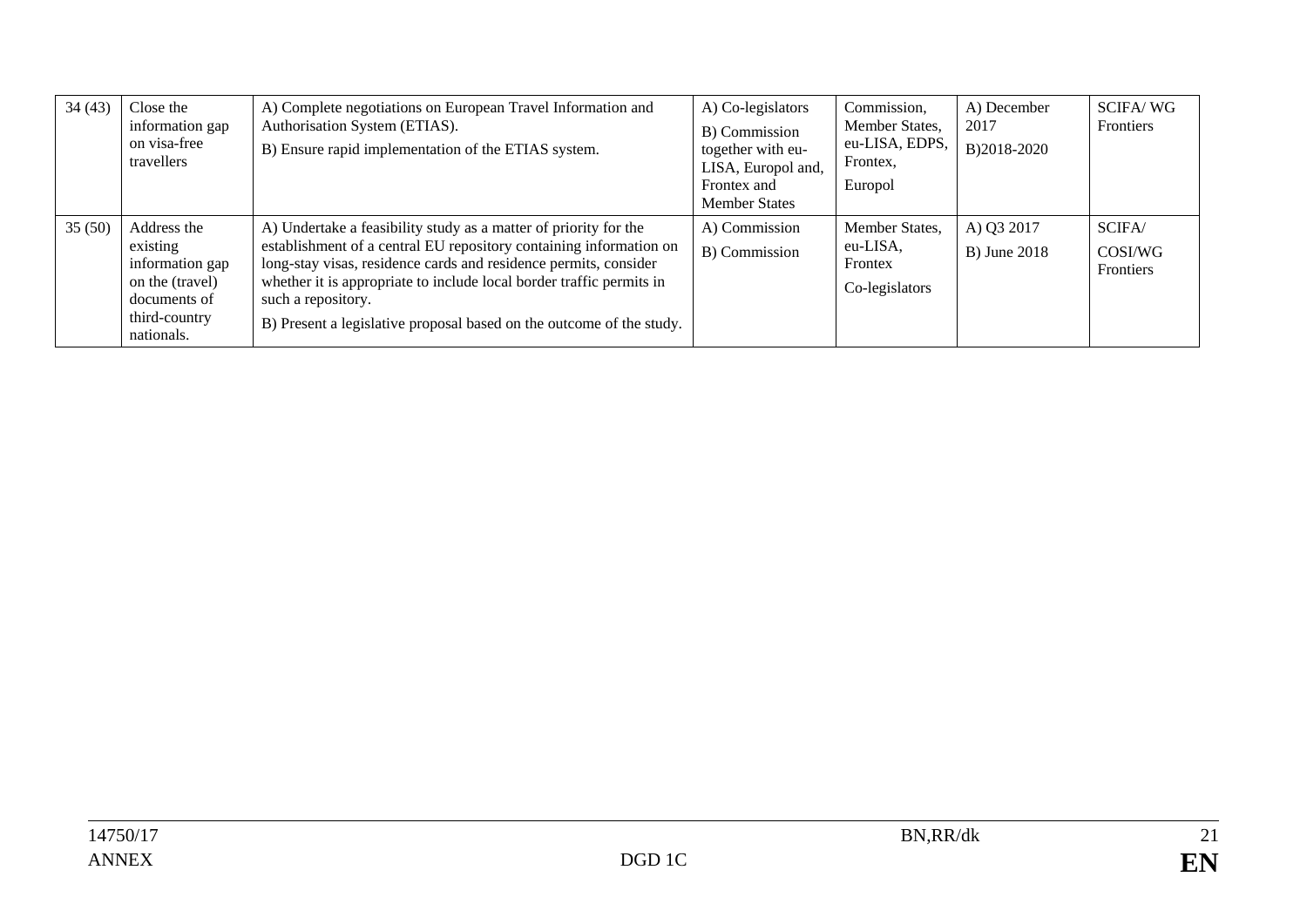## **Theme 2: Optimising cooperation and the use of available tools**

| No. (No.<br>of initial<br>action) | Objective                                                                                                                                                                                                          | <b>Action</b>                                                                                                                                                                                                                                                                                                                                                                                                                                                                                                                                                                                                                                                                                                                                                                                                                         | <b>Primary</b><br><b>Responsible</b><br><b>Party/Parties</b>        | <b>Stakeholders</b>                                                  | <b>Timetable</b>                                         | <b>Monitoring</b><br>mechanism              |
|-----------------------------------|--------------------------------------------------------------------------------------------------------------------------------------------------------------------------------------------------------------------|---------------------------------------------------------------------------------------------------------------------------------------------------------------------------------------------------------------------------------------------------------------------------------------------------------------------------------------------------------------------------------------------------------------------------------------------------------------------------------------------------------------------------------------------------------------------------------------------------------------------------------------------------------------------------------------------------------------------------------------------------------------------------------------------------------------------------------------|---------------------------------------------------------------------|----------------------------------------------------------------------|----------------------------------------------------------|---------------------------------------------|
| 36(46)                            | Increase the use<br>of API data for<br>border<br>management and<br>strengthen the<br>information<br>position of<br>Member States on<br>border<br>management (and<br>combating<br>terrorism and<br>organised crime) | A) Establish systematic cross-checking of API data against the SIS<br>and Interpol SLTD database.<br>B) Assess the need to revise the legal basis of processing of API<br>data.<br>C) Undertake a feasibility study on a centralised mechanism for<br>API, including the need for a centralised router enabling the<br>interested Member States to have a one-stop-shop connectivity for<br>airlines and providing API data both to national and central systems<br>(EES/VIS, ETIAS).<br>D) Consider extending the feasibility study for the implementation<br>of a centralised API router and also analyse its use for PNR,<br>enabling the interested Member States to have a one-stop-shop<br>connectivity for airlines and providing PNR data to national<br>systems once Member States have implemented the EU PNR<br>Directive. | A) Member States<br>B) Commission<br>C) Commission<br>D) Commission | Commission,<br>eu-LISA,<br>Frontex and<br>other relevant<br>agencies | A) End 2017<br>B) 2Q 2018<br>$C$ ) 2Q 2018<br>D) 2Q 2018 | <b>COSI</b><br>SCIFA/<br><b>WG</b> Frontier |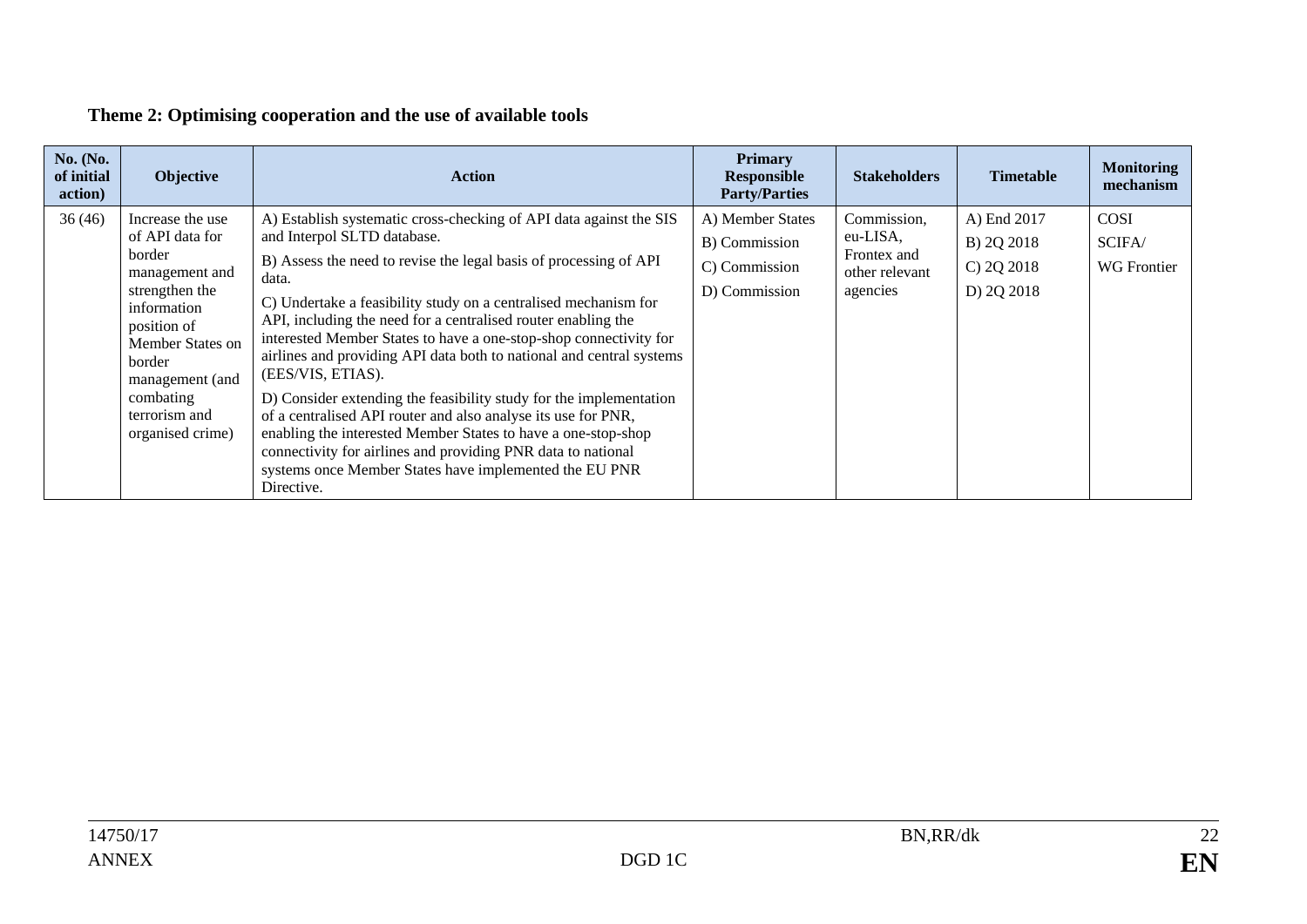| 37(48) | Enhance the<br>functionalities and<br>use of the VIS. | A) Redouble efforts to fully use the VIS, in particular at external<br>borders, in order to verify the identity of the visa holders and the<br>authenticity of the visa.<br>B) Examine further improvements of the VIS with a possible need<br>for amending the legal base, including a possibility for a central EU<br>repository containing information on long-stay visas, residence<br>cards and residence permits (see Action 35). | A) Member States<br>B) Commission | eu-LISA<br>Member States,<br>Europol | A) Ongoing<br><b>B</b> ) 2018 | SCIFA/WG<br><b>VISA</b> |
|--------|-------------------------------------------------------|-----------------------------------------------------------------------------------------------------------------------------------------------------------------------------------------------------------------------------------------------------------------------------------------------------------------------------------------------------------------------------------------------------------------------------------------|-----------------------------------|--------------------------------------|-------------------------------|-------------------------|
| 38(49) | Revision of the<br>Eurodac<br>Regulation              | Conclude negotiations on the legal proposal on Eurodac, including<br>broadening access for law enforcement, asylum and migration<br>authorities to Eurodac.                                                                                                                                                                                                                                                                             | Co-legislators                    | eu-LISA                              | End 2017                      | SCIFA/<br>WG Asylum     |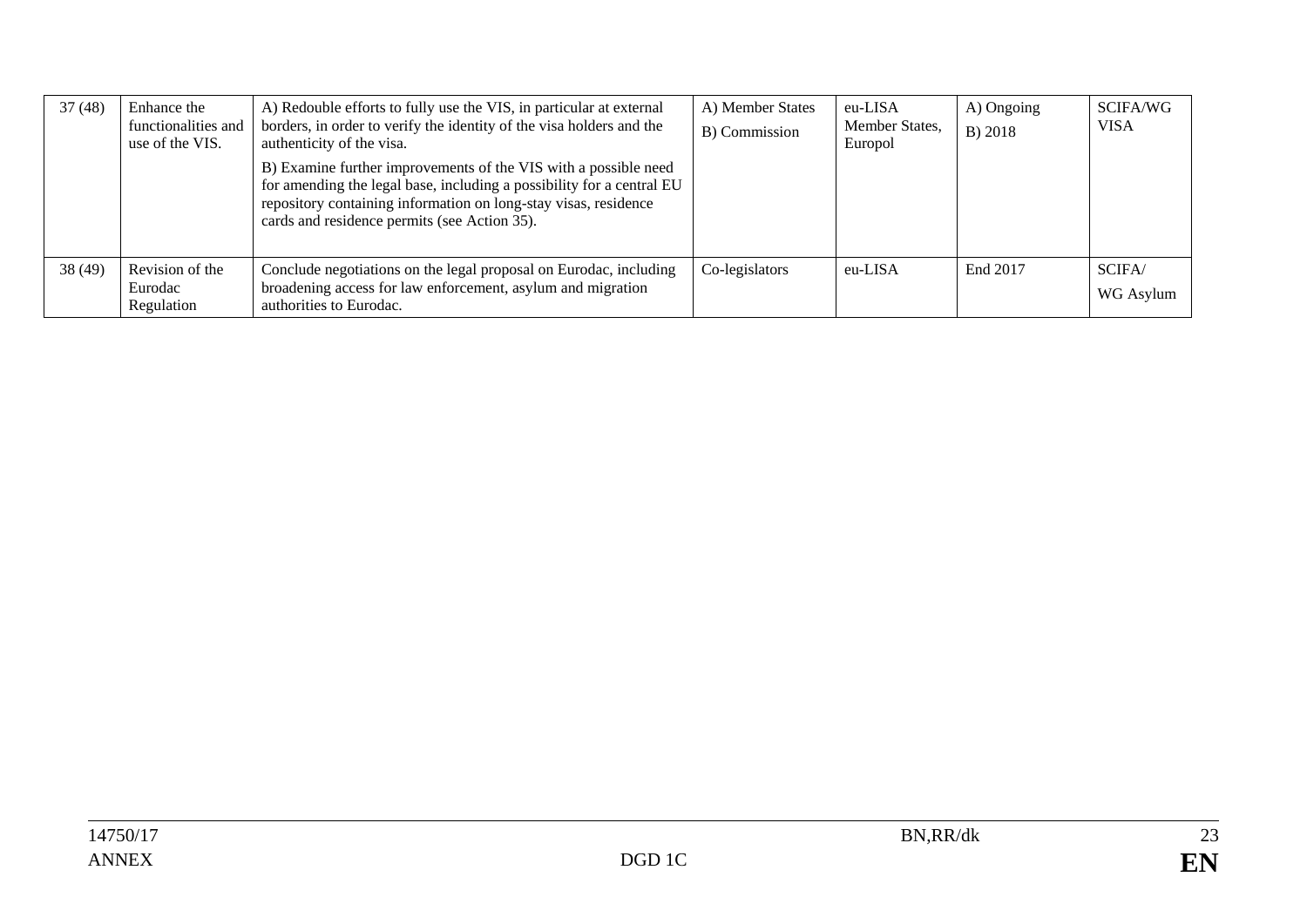## **Theme 3: Enhancing hotspots**

| <b>No.</b> (No.<br>of initial<br>action) | <b>Objective</b>                                                                                                                           | <b>Action</b>                                                                                                                                                                                                                                                                                                                                                                                                                                                                       | <b>Primary</b><br><b>Responsible</b><br><b>Party/Parties</b>                                                                                           | <b>Stakeholders</b>                         | <b>Timetable</b> | <b>Monitoring</b><br>mechanism |
|------------------------------------------|--------------------------------------------------------------------------------------------------------------------------------------------|-------------------------------------------------------------------------------------------------------------------------------------------------------------------------------------------------------------------------------------------------------------------------------------------------------------------------------------------------------------------------------------------------------------------------------------------------------------------------------------|--------------------------------------------------------------------------------------------------------------------------------------------------------|---------------------------------------------|------------------|--------------------------------|
| 39(44)                                   | Enhance security<br>checks in hotspots<br>and in the course<br>of the relocation<br>process                                                | A) In order to improve both the timing and execution of each<br>security check, clearly define each step in the SOPs of the hotspot<br>and relocation workflow.<br>B) Provide access to the relevant databases SIS, EU VIS, Eurodac,<br>Interpol databases and Europol databases.<br>C) Ensure exchange of good quality fingerprints before relocation.<br>D) In case of a rejected relocation file because of security concerns,<br>share this information with all Member States. | A) Host MS (EL<br>and IT)<br>B) Host MS (EL<br>and IT) and EU<br>agencies<br>C) Host MS (EL<br>and IT) and EU<br>agencies<br>D) Host MS (EL<br>and IT) | Member States,<br>Commission<br>EU agencies | Immediate        | SCIFA/<br>COSI/WG<br>Asylum    |
| 40(45)                                   | Enhance<br>operational<br>cooperation of EU<br>Member States on<br>migrant<br>smuggling<br>through their<br>activities in the<br>hotspots. | Continue to make the necessary resources available.                                                                                                                                                                                                                                                                                                                                                                                                                                 | Frontex, Europol,<br>eu-LISA, EASO                                                                                                                     | <b>Member States</b>                        | Immediate        | SCIFA/<br>COSI                 |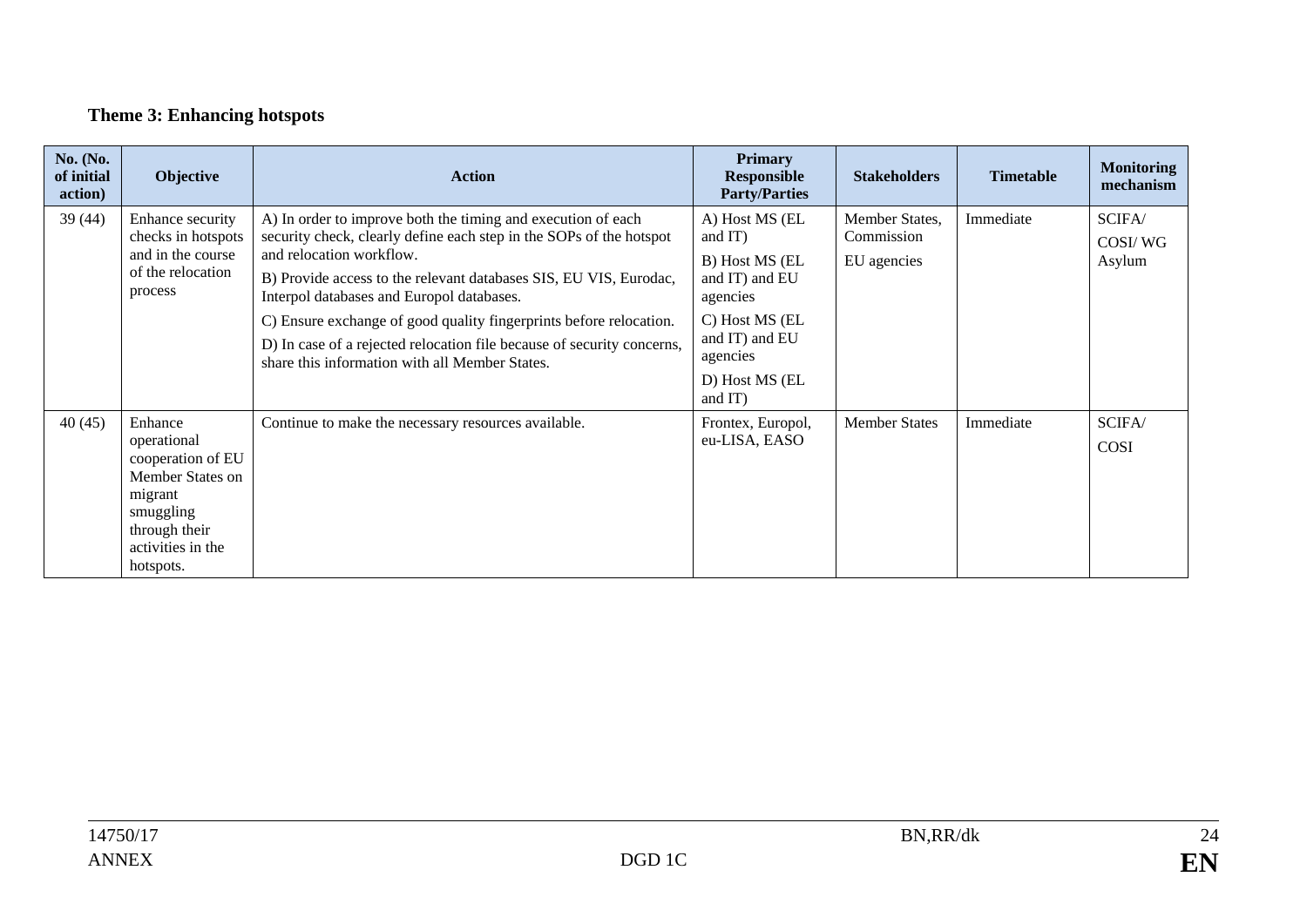| <b>No.</b> (No.<br>of initial<br>action) | <b>Objective</b>                                                                                                                                    | <b>Action</b>                                                                                                                                                                                                                                                                                                                                                                                                                                                                                                                                                                                                                                                                                                                                                      | <b>Primary</b><br><b>Responsible</b><br><b>Party/Parties</b>          | Stake-<br>holders                                       | Time-<br>table | <b>Monito-</b><br>ring<br>mecha-<br>nism | Implementation                                                                                                                                                                                                                                                                                                                                                                                                                                                            |
|------------------------------------------|-----------------------------------------------------------------------------------------------------------------------------------------------------|--------------------------------------------------------------------------------------------------------------------------------------------------------------------------------------------------------------------------------------------------------------------------------------------------------------------------------------------------------------------------------------------------------------------------------------------------------------------------------------------------------------------------------------------------------------------------------------------------------------------------------------------------------------------------------------------------------------------------------------------------------------------|-----------------------------------------------------------------------|---------------------------------------------------------|----------------|------------------------------------------|---------------------------------------------------------------------------------------------------------------------------------------------------------------------------------------------------------------------------------------------------------------------------------------------------------------------------------------------------------------------------------------------------------------------------------------------------------------------------|
| 41(1)                                    | Identify -<br>operational and<br>legal obstacles<br>in order to<br>improve the<br>availability of<br>information and<br>the subsequent<br>follow up | Undertake a gap and needs analysis among<br>Member States law enforcement authorities<br>and including public prosecution, EU JHA<br>agencies and customs authorities from a<br>legal, operational, behavioural and (IT)<br>system/technical point of view on the<br>availability of information in existing and<br>pursued EU information instruments to<br>identify redundancies and blind spots. This<br>analysis should include an in-depth<br>evaluation of the factual operational and<br>legal obstacles (including the way principles<br>are applied) and challenges in order to<br>improve the follow-up to information<br>exchange in law enforcement and criminal<br>justice systems and to look at possible<br>bridges with border management systems. | Commission<br>(High Level<br>Expert Group)<br>Member<br><b>States</b> | Europol<br>Eurojust<br>Frontex<br>eu-LISA<br><b>FRA</b> | May<br>2017    | COSI                                     | The High-Level Expert Group on Information<br>Systems and Interoperability (HLEG), in place<br>since 20 June 2016, aimed to identify and address<br>shortcomings and information and knowledge gaps,<br>caused by the complexity and fragmentation of<br>information systems at European level or for other<br>reasons. Its final report including the<br>recommendations on the way forward is set out in<br>8434/1/17 REV 1. The action can be considered<br>completed. |

#### **CHAPTER 5: COMPLETED ACTIONS**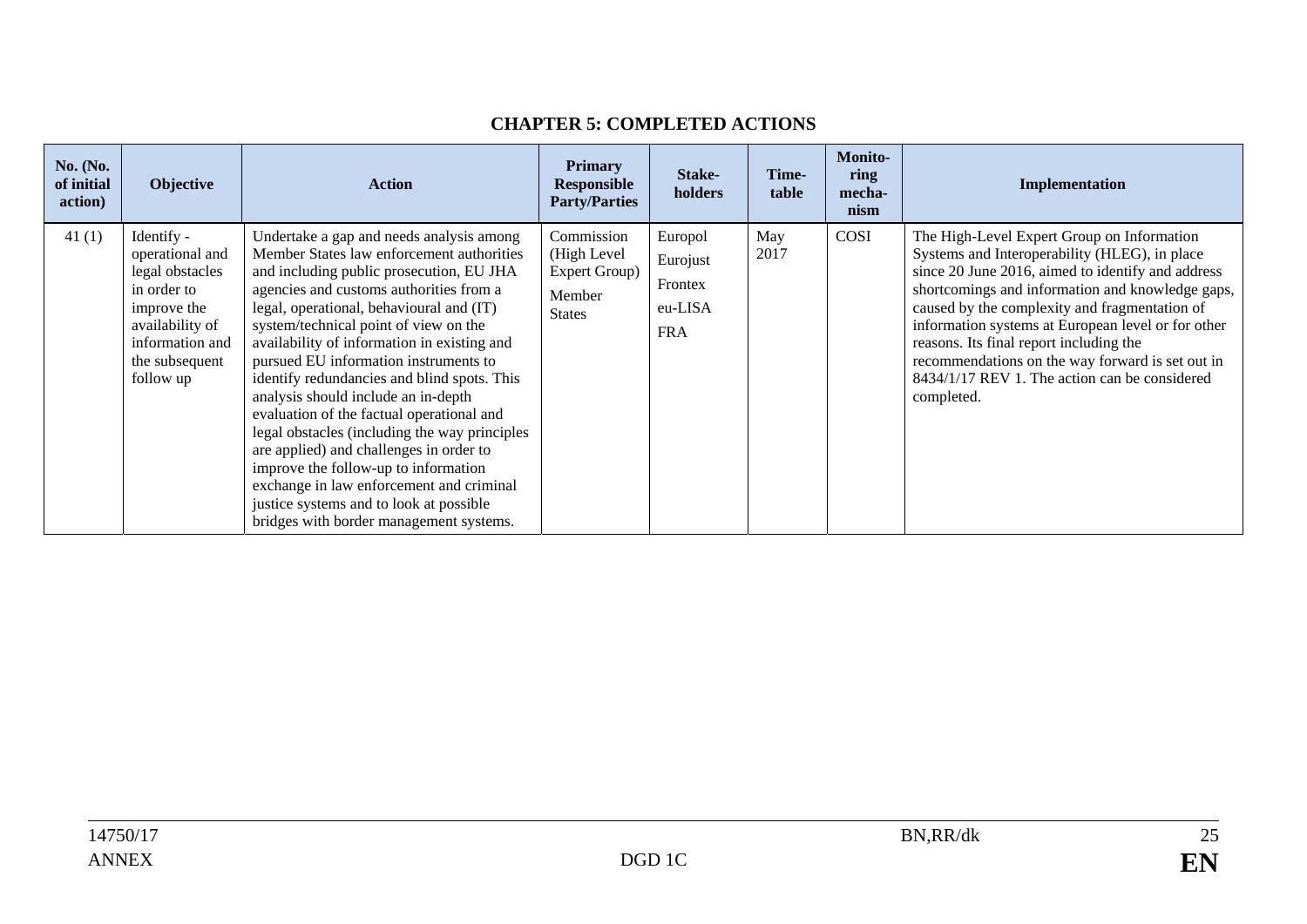| 42(4) | Pursue<br>interoperability<br>solutions,<br>creating but not<br>necessarily<br>ending with a<br>one-stop-shop<br>information<br>solutions at<br>national and<br>European level<br>through single<br>interface<br>solutions for<br><b>Member States</b><br>in view of<br>feeding and<br>searching<br>national,<br>European (e.g.<br>SIS) and<br>international<br>(e.g. Interpol)<br>information<br>systems | B) Study the best practices in Member States<br>for providing real-time mobile access for<br>practitioners to certain information sources,<br>generation of location-aware signals and<br>alerts and capabilities to provide real-time<br>information, including live audio and video. | Member<br><b>States</b> | <b>ENLETS</b>           | B) June<br>2017 | <b>LEWP</b>  | Action (B): Following the invitation by the LEWP<br>at its meeting on 21 April 2017, ENLETS studied<br>best practices in relation to mobile solutions for<br>practitioners and presented them to the LEWP on<br>15 June 2017 (10127/17). The action can be<br>considered completed. |
|-------|-----------------------------------------------------------------------------------------------------------------------------------------------------------------------------------------------------------------------------------------------------------------------------------------------------------------------------------------------------------------------------------------------------------|----------------------------------------------------------------------------------------------------------------------------------------------------------------------------------------------------------------------------------------------------------------------------------------|-------------------------|-------------------------|-----------------|--------------|-------------------------------------------------------------------------------------------------------------------------------------------------------------------------------------------------------------------------------------------------------------------------------------|
| 43(7) | Improve cross-<br>border law<br>enforcement<br>cooperation<br>between SPOCs<br>and information<br>exchange                                                                                                                                                                                                                                                                                                | E) Consider the establishment of common<br>platform (Working Party within the Council<br>or Support group to DAPIX) in order to<br>carry out regular meetings between the<br>Heads of SPOC to discuss up-to-date<br>issues. $^{11}$                                                    | Member<br><b>States</b> | Member<br><b>States</b> | 2017            | <b>DAPIX</b> | The first meeting of the Heads of SPOC will be<br>held on 7-8 November 2017 in Tallinn. The action<br>can be considered completed.                                                                                                                                                  |

<sup>&</sup>lt;sup>11</sup> Current action 1 of IMS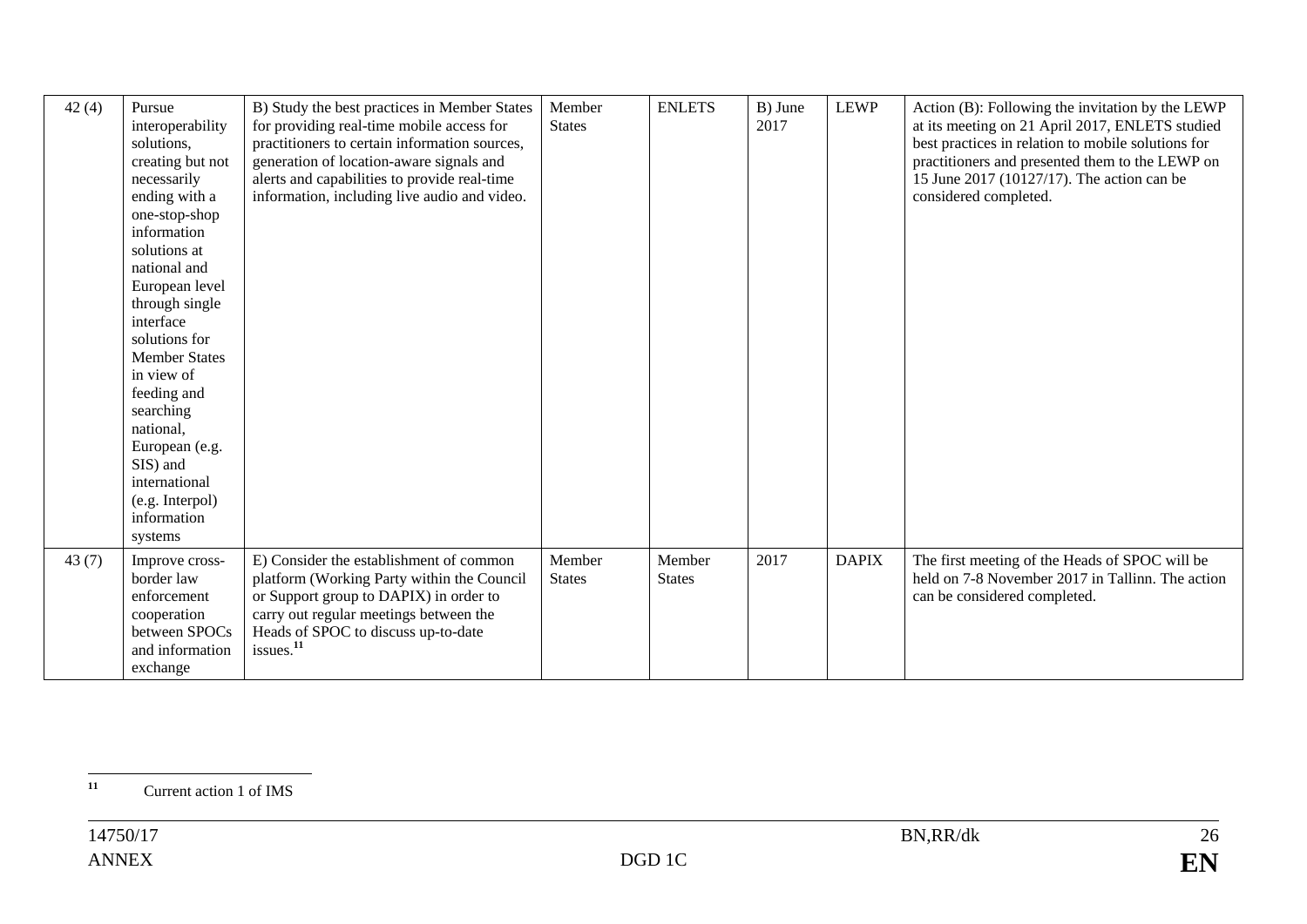| 44(17) | Create a joint<br>understanding<br>of when a<br>person should<br>be entered in the<br>SIS regarding<br>terrorism and<br>terrorism related<br>activity                                | Agree on indicative criteria for inserting<br>terrorism related SIS alerts.                                     | Member<br>States, TWP,<br><b>SIS VIS</b><br>Committee | MS<br><b>(SIRENE</b><br>Bureau)<br>eu-LISA                          | May<br>2017      | COSI | The indicative criteria were agreed at the<br>SIS/SIRENE Working Party on 17/05/2017 on the<br>basis of 8806/17, and were inserted in the SIS Best<br>Practice Catalogue.                                                                                                                                                                                                                                                                                                                                                                                                                                                                                                                                                                              |
|--------|--------------------------------------------------------------------------------------------------------------------------------------------------------------------------------------|-----------------------------------------------------------------------------------------------------------------|-------------------------------------------------------|---------------------------------------------------------------------|------------------|------|--------------------------------------------------------------------------------------------------------------------------------------------------------------------------------------------------------------------------------------------------------------------------------------------------------------------------------------------------------------------------------------------------------------------------------------------------------------------------------------------------------------------------------------------------------------------------------------------------------------------------------------------------------------------------------------------------------------------------------------------------------|
| 45(19) | Ensure clear<br>indication to<br><b>SIRENE</b><br>Bureaux and<br>SIS end users<br>that an alert<br>concerns a<br>person involved<br>of terrorism or<br>terrorism related<br>activity | Use of marker 'terrorism related activity'<br>where applicable.                                                 | Member<br><b>States</b>                               | <b>SIS VIS</b><br>Committee,<br><b>SIRENE</b><br>Bureaux<br>eu-LISA | February<br>2017 | COSI | At the joint meeting of the TWP and the<br>SIS/SIRENE Working Party on 15/03/2017, based<br>on the work of G15, as set out in 13777/16,<br>endorsed by the Council at its meeting on<br>18 November 2016, and the agreement at the SIS-<br>VIS Committee on 9 February 2017,<br>Member States were invited to note the following<br>wording, intended for inclusion in the SIRENE<br>Manual:<br>"When issuing an alert concerning terrorism-<br>related activity under article 36.2 & 36.3 of the SIS<br>II Decision, this information shall be entered in the<br>field 'type offence' unless there are clear<br>operational reasons at national level for not<br>entering this information" (see 6698/17).<br>The action can be considered completed. |
| 46(22) | Create a joint<br>understanding<br>on immediate<br>reporting upon a<br>hit in the SIS                                                                                                | Commonly define when 'immediate<br>reporting' is required upon a hit as well as<br>what action should be taken. | TWP.<br><b>SIS/SIRENE</b><br>WG                       | <b>SIRENE</b><br>Bureaux<br>Commission,<br>eu-LISA                  | March<br>2017    | COSI | At the joint meeting of the TWP and the<br>SIS/SIRENE Working Party on 15/03/2017,<br>Member States were invited to use the 'immediate<br>alert' cautiously (see 6698/17). The action can be<br>considered completed.                                                                                                                                                                                                                                                                                                                                                                                                                                                                                                                                  |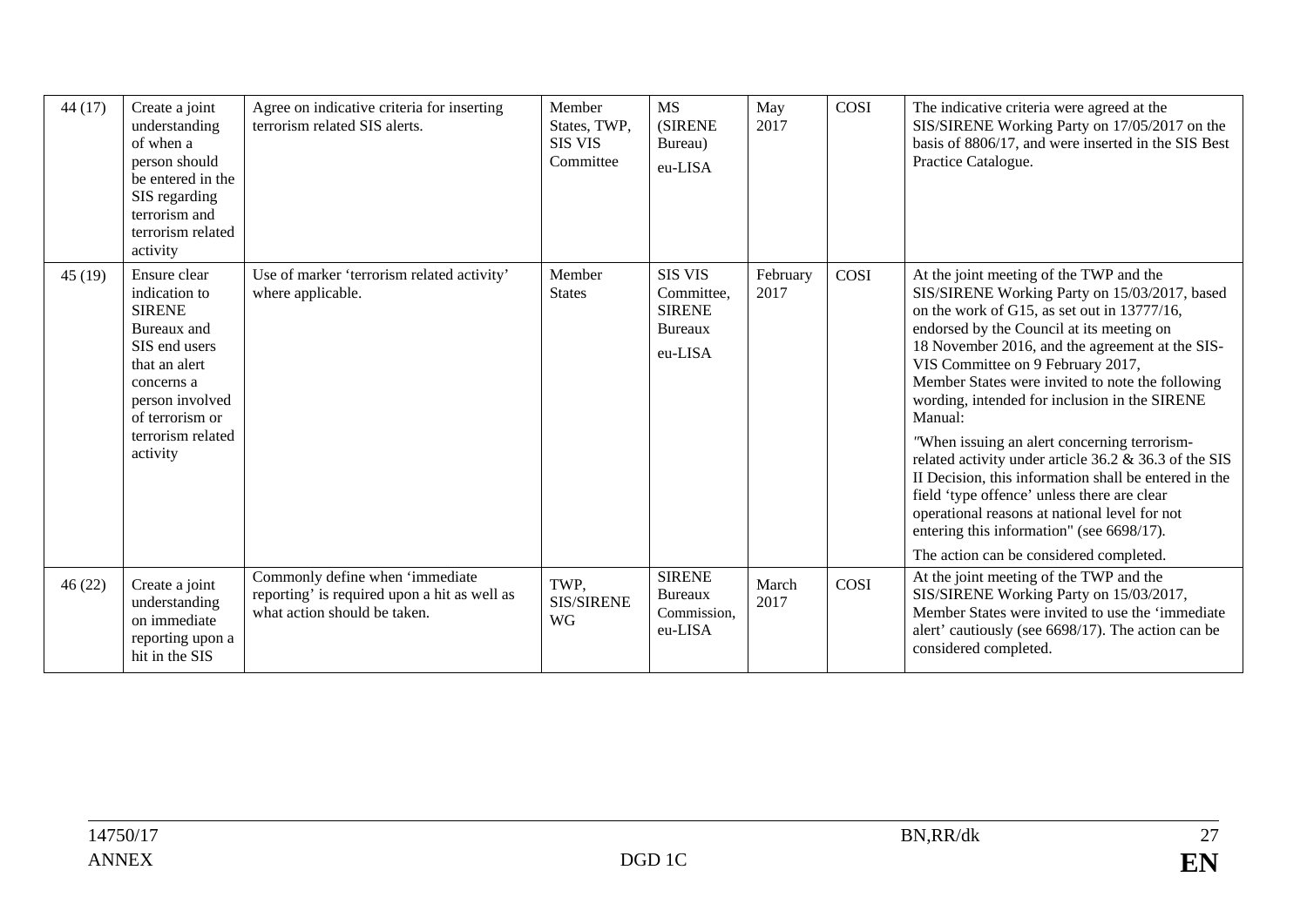| 47(27)  | Ensure that both<br>law enforcement<br>authorities and<br>security services<br>can quickly<br>enter alerts into<br>the SIS                                                                                          | Where necessary, change national practice to<br>ensure that both law enforcement authorities<br>and security services can insert alerts in the<br>SIS directly without interference of judicial<br>authorities.     | Member<br><b>States</b> | Member<br>States'<br><b>SIRENE</b><br><b>Bureaux</b><br>TWP,<br>SIS/<br><b>SIRENE</b> | March<br>2017    | COSI | In the first Roadmap implementation report,<br>Member States specified how their national<br>practices were functioning. At the joint meeting of<br>the TWP and the SIS/SIRENE Working Party<br>on 15/03/2017, Member States were invited to<br>facilitate as much as possible the creation of SIS<br>alerts by their competent authorities and to reduce<br>as much as possible any remaining barriers (see<br>6698/17). The action can be considered completed. |
|---------|---------------------------------------------------------------------------------------------------------------------------------------------------------------------------------------------------------------------|---------------------------------------------------------------------------------------------------------------------------------------------------------------------------------------------------------------------|-------------------------|---------------------------------------------------------------------------------------|------------------|------|-------------------------------------------------------------------------------------------------------------------------------------------------------------------------------------------------------------------------------------------------------------------------------------------------------------------------------------------------------------------------------------------------------------------------------------------------------------------|
| 48 (33) | Ensure<br>connection of<br>Eurojust to the<br><b>Focal Point</b><br>Hydra at<br>Europol                                                                                                                             | Connect Eurojust to the Focal Point Hydra at<br>Europol.                                                                                                                                                            | Eurojust,<br>Europol    | Member<br><b>States</b>                                                               | <b>July 2016</b> | COSI | Action concluded in July 2016.                                                                                                                                                                                                                                                                                                                                                                                                                                    |
| 49 (34) | Nationally<br>connect<br>counterterrorism<br>experts and<br>other services<br>involved in the<br>detection of<br>travel<br>movements of<br>persons<br>involved in<br>terrorism and<br>terrorism related<br>activity | At national level $-$ if not existing $-$ , it is<br>advisable to create multidisciplinary<br>platforms on the detection of travel<br>movements of persons involved in terrorism<br>and terrorism related activity. | Member<br><b>States</b> |                                                                                       | $2016 -$<br>2017 | COSI | In the first Roadmap implementation report,<br>24 Member States indicated that multidisciplinary<br>platforms were already in place, so the action can<br>be considered completed.                                                                                                                                                                                                                                                                                |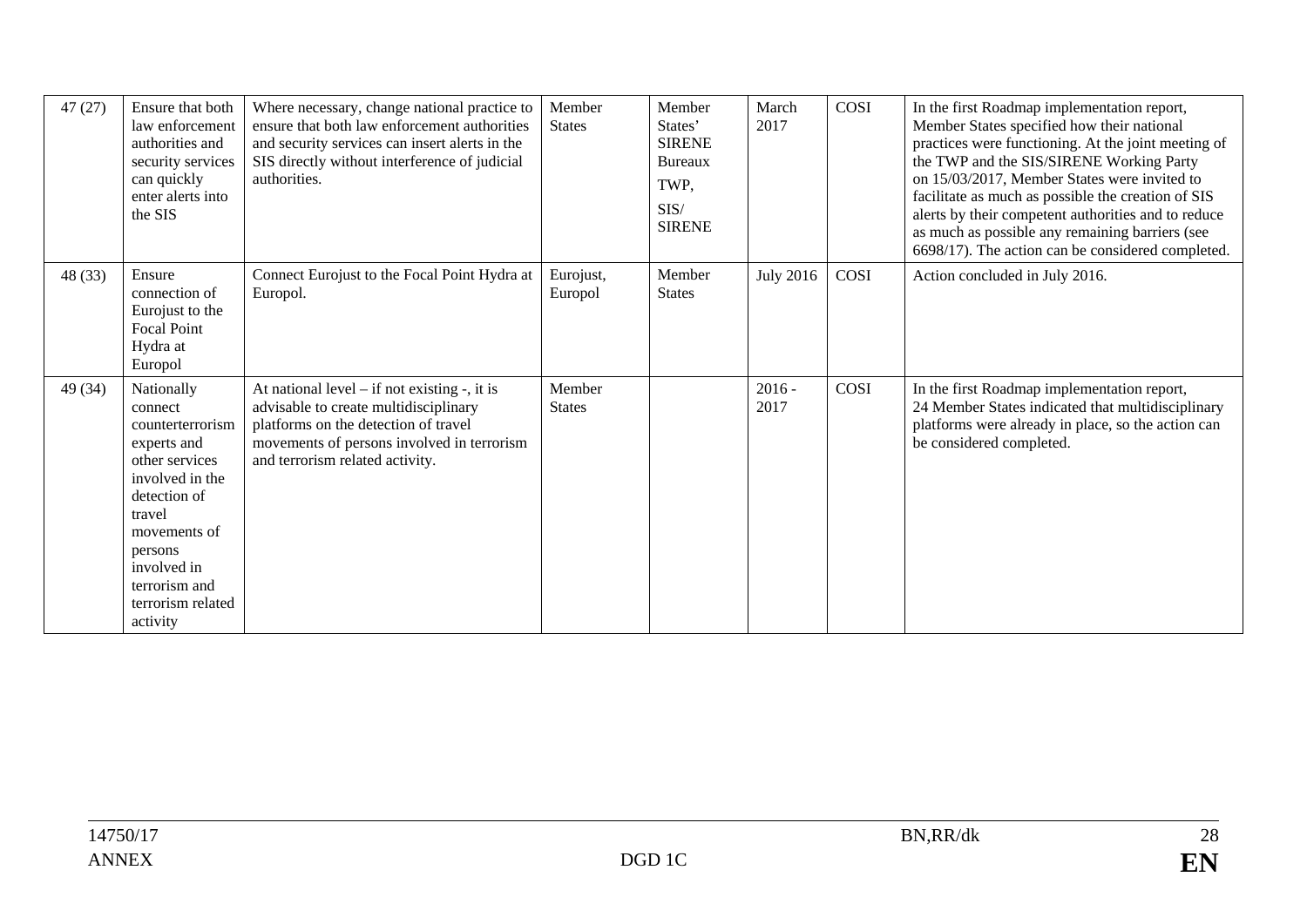| 50(39) | Agree on how<br>information is<br>shared between<br>PIUs and with<br>third countries<br>where possible | Study on technical features for information<br>sharing $12$ . | Member<br>States,<br>Commission,<br>Europol | <b>DAPIX</b> | 2018 | <b>DAPIX</b> | This Action was carried out in the context of IMS<br>action list as Action 3 on Passenger Name Record<br>Data Exchange Pilot (PNR DEP) and has been<br>concluded. The outcome is set out in the final<br>report 10879/17. |
|--------|--------------------------------------------------------------------------------------------------------|---------------------------------------------------------------|---------------------------------------------|--------------|------|--------------|---------------------------------------------------------------------------------------------------------------------------------------------------------------------------------------------------------------------------|
|        |                                                                                                        |                                                               |                                             |              |      |              |                                                                                                                                                                                                                           |

<sup>&</sup>lt;sup>12</sup> Current action 3 of IMS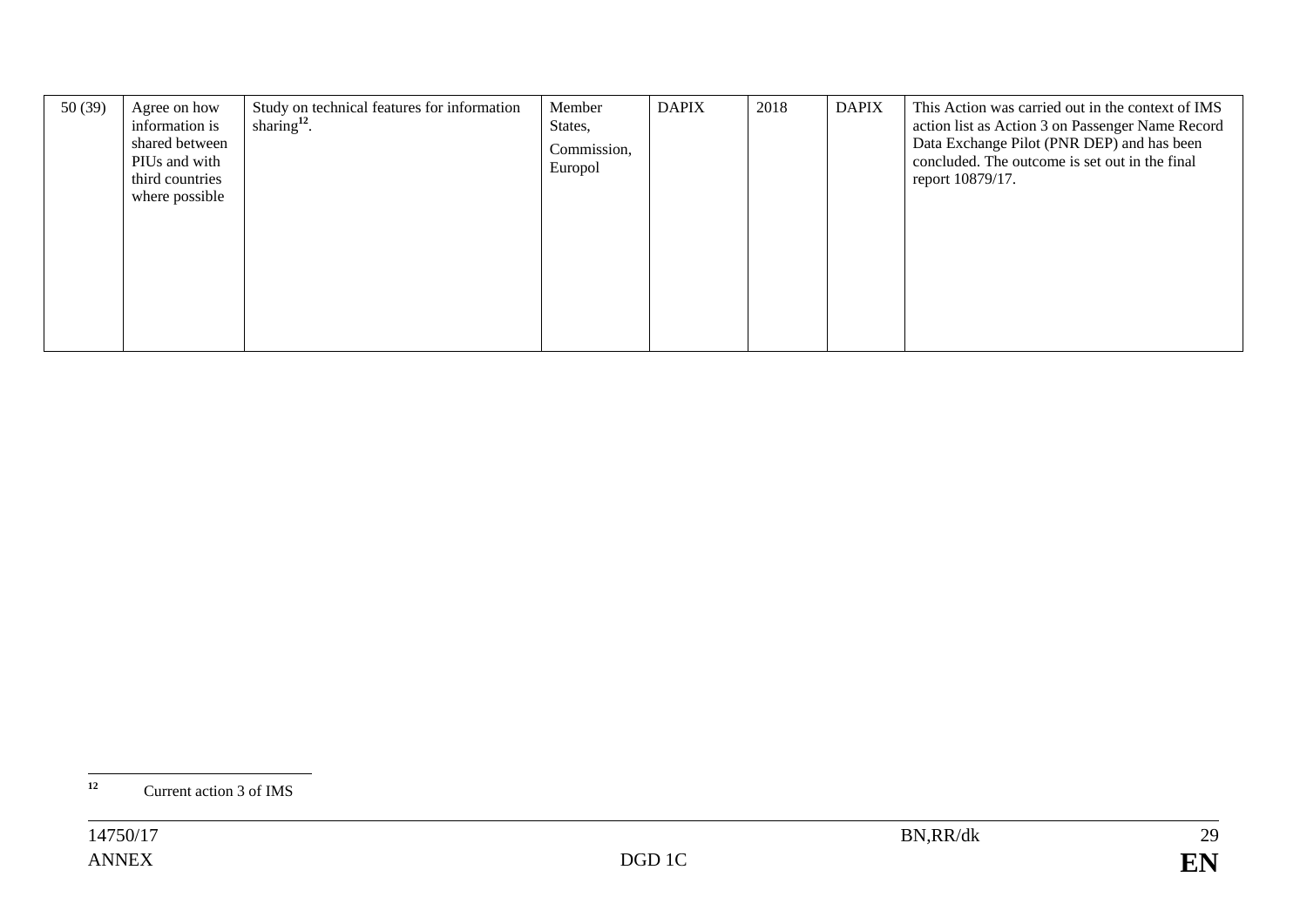# **Overview of Roadmap actions which correspond to actions of the current IMS**  Action List<sup>13</sup>

| <b>Roadmap Action or Sub-action</b>                                                                                                                                                                                                                                                                                                                                                                                                                                              | <b>IMS</b> Action                              |
|----------------------------------------------------------------------------------------------------------------------------------------------------------------------------------------------------------------------------------------------------------------------------------------------------------------------------------------------------------------------------------------------------------------------------------------------------------------------------------|------------------------------------------------|
| Action 7                                                                                                                                                                                                                                                                                                                                                                                                                                                                         | Action 1                                       |
| B) Develop training and exchange programmes for<br>SPOC personnel.                                                                                                                                                                                                                                                                                                                                                                                                               | A.T.H.E.N.A. - SPOC training                   |
| Action 11                                                                                                                                                                                                                                                                                                                                                                                                                                                                        | Action 2                                       |
| Develop the Automation of Data Exchange Process                                                                                                                                                                                                                                                                                                                                                                                                                                  | <b>ADEP</b>                                    |
| (ADEP) project.                                                                                                                                                                                                                                                                                                                                                                                                                                                                  | (Automation of Data Exchange<br>Process)       |
| Action 50                                                                                                                                                                                                                                                                                                                                                                                                                                                                        | Action 3                                       |
| Study on technical features for information sharing.                                                                                                                                                                                                                                                                                                                                                                                                                             | <b>PNRDEP</b>                                  |
|                                                                                                                                                                                                                                                                                                                                                                                                                                                                                  | (Passenger Name Record Data<br>Exchange Pilot) |
| Action 4                                                                                                                                                                                                                                                                                                                                                                                                                                                                         | Action 4                                       |
| C) Disseminate common data quality indicators and<br>standards with the help of joint manuals, best practices<br>and expertise among Member States. Develop relevant<br>training modules on data quality for staff responsible for<br>feeding the systems at national level.                                                                                                                                                                                                     | <b>Enhance Information Quality</b>             |
| Action 2                                                                                                                                                                                                                                                                                                                                                                                                                                                                         | Action 5                                       |
| A) Establish a Universal Messaging Format (UMF)<br>governance at EU level, enabling a structured decision-<br>making process and change management mechanism.<br>eu-LISA is to invest in the creation of 'translators'<br>between UMF and SIS/VIS and possibly Eurodac<br>(subject to outcome of Action 38) as well as to ensure<br>the compatibility of UMF with the future systems,<br>including with the Entry/Exit System (see Action 32)<br>and with ETIAS (see Action 34). | Universal Message Format (UMF 3)               |

 $13$ **<sup>13</sup>** 5307/4/17 REV 4